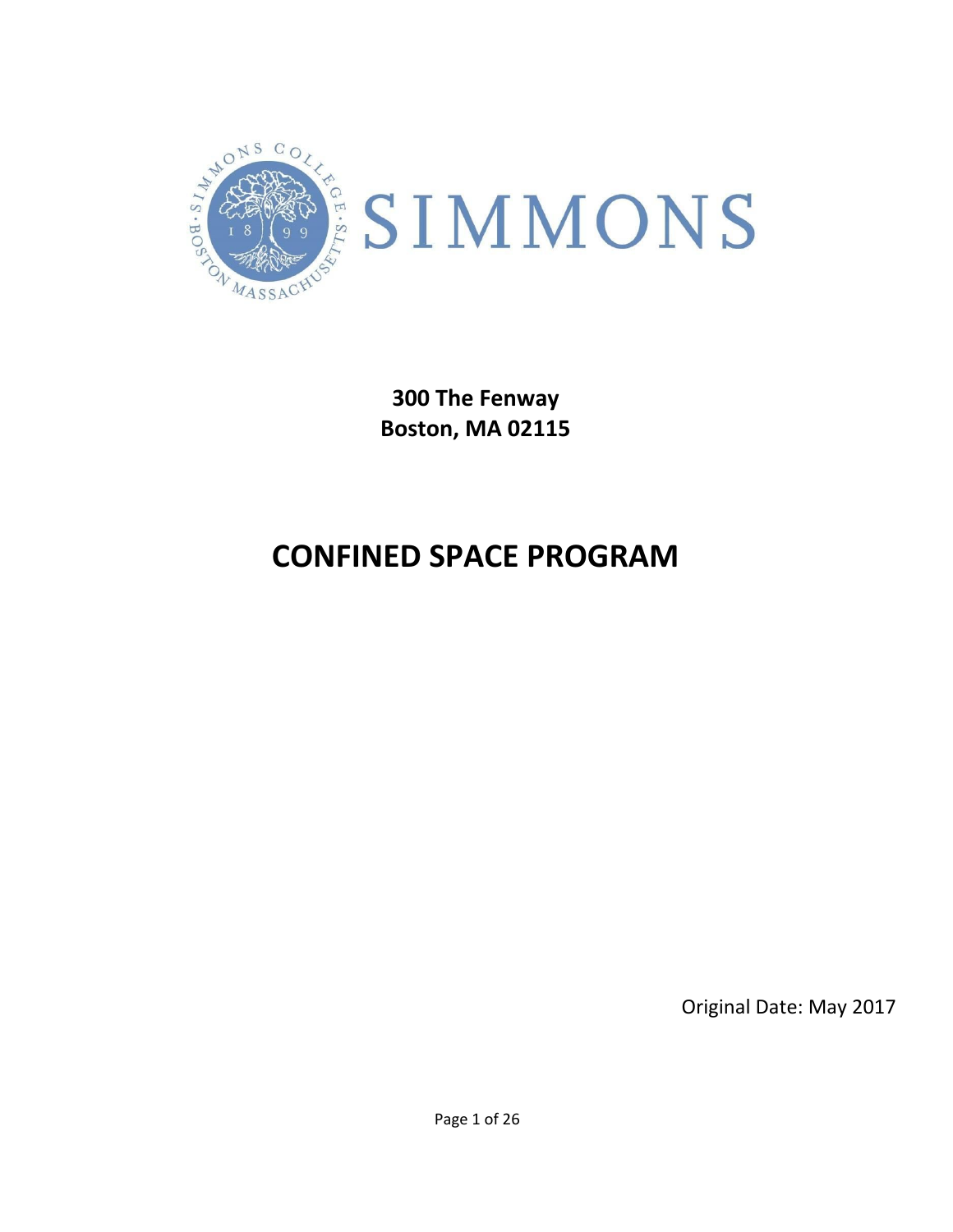# **CONFINED SPACE PROGRAM REVIEW SUMMARY**

| <b>Revision(s)</b> | By | <b>Affiliation</b> | <b>Date</b> | <b>Changes</b> |  |
|--------------------|----|--------------------|-------------|----------------|--|
|                    |    |                    |             |                |  |
|                    |    |                    |             |                |  |
|                    |    |                    |             |                |  |
|                    |    |                    |             |                |  |
|                    |    |                    |             |                |  |
|                    |    |                    |             |                |  |
|                    |    |                    |             |                |  |
|                    |    |                    |             |                |  |
|                    |    |                    |             |                |  |
|                    |    |                    |             |                |  |
|                    |    |                    |             |                |  |
|                    |    |                    |             |                |  |
|                    |    |                    |             |                |  |
|                    |    |                    |             |                |  |
|                    |    |                    |             |                |  |
|                    |    |                    |             |                |  |
|                    |    |                    |             |                |  |
|                    |    |                    |             |                |  |
|                    |    |                    |             |                |  |
|                    |    |                    |             |                |  |
|                    |    |                    |             |                |  |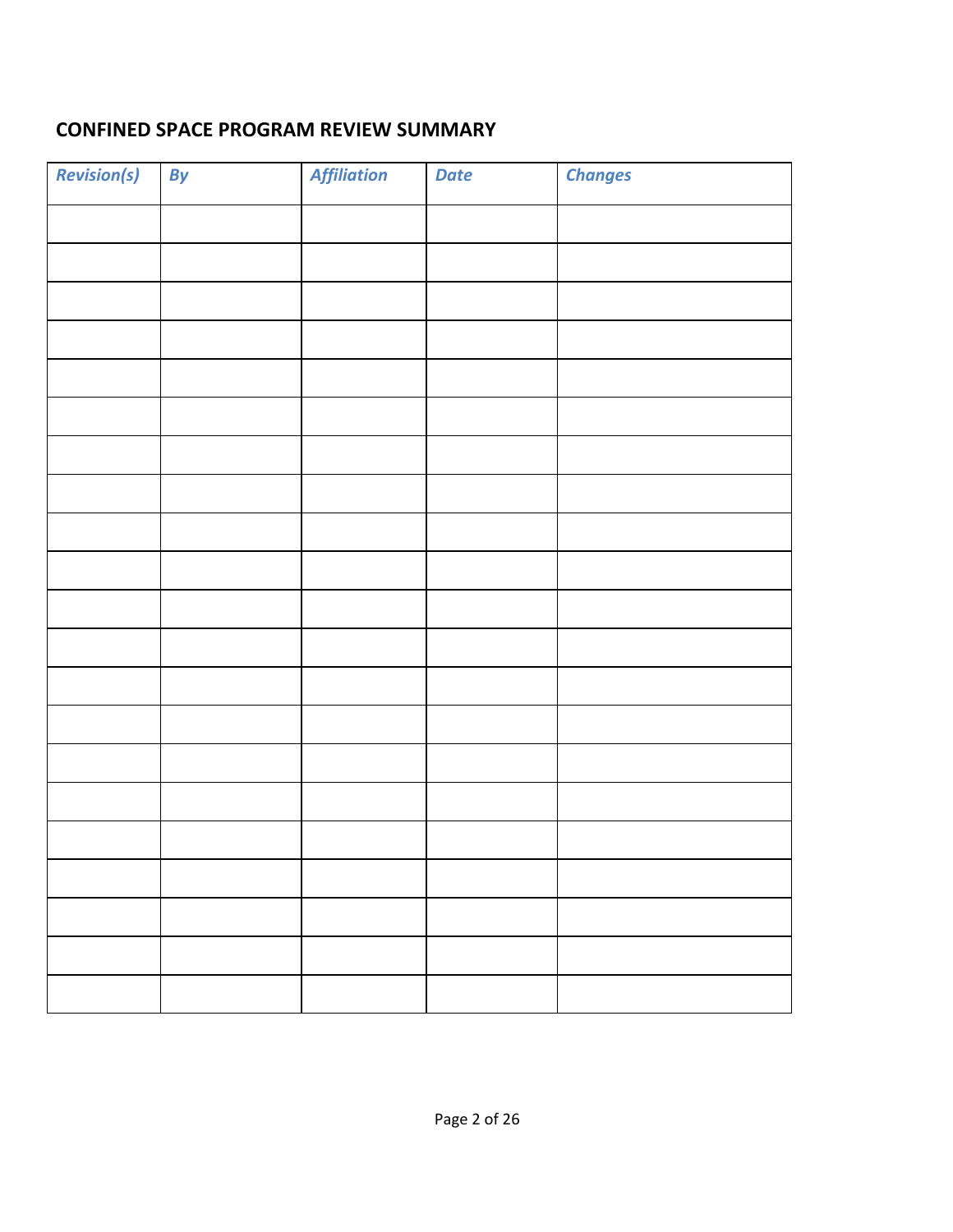# **TABLE OF CONTENTS**

| $\mathbf{1}$   |     | <b>INTRODUCTION</b>                                            | $\mathbf{1}$   |
|----------------|-----|----------------------------------------------------------------|----------------|
| $\overline{2}$ |     | <b>RESPONSIBILITIES</b>                                        | $\overline{2}$ |
|                | 2.1 | Environmental Health and Safety                                | $\overline{2}$ |
|                | 2.2 | <b>Simmons Employees</b>                                       | $\overline{2}$ |
|                | 2.3 | Contractors                                                    | 2              |
|                | 2.4 | <b>Authorized Entrant</b>                                      | 3              |
|                | 2.5 | Attendant                                                      | 3              |
| 3              |     | PROFILING CONFINED SPACES                                      | 4              |
| 4              |     | SIGNAGE                                                        | 5              |
| 5              |     | <b>HAZARDS</b>                                                 | 5              |
| 6              |     | <b>CONFINED SPACE PROCEDURES</b>                               | 6              |
|                | 6.1 | Non-Permit Required Confined Space Entry Procedures            | 6              |
|                | 6.2 | <b>Confined Space Permit</b>                                   | 6              |
|                | 6.3 | Permit-Required Confined Space Entry Procedures                | 6              |
|                | 6.4 | Alternate Entry Procedures for Permit-Required Confined Spaces | 7              |
|                | 6.5 | <b>Termination of Work</b>                                     | $\overline{7}$ |
|                | 6.6 | New Hazard to Confined Space                                   | $\overline{7}$ |
| 7              |     | <b>ATMOSPHERIC TESTING</b>                                     | 8              |
|                | 7.1 | <b>Evaluation Testing</b>                                      | 8              |
|                | 7.2 | Verification testing                                           | 8              |
|                | 7.3 | Duration of testing                                            | 8              |
|                | 7.4 | Testing stratified atmospheres                                 | 9              |
|                | 7.5 | Order of testing                                               | 9              |
|                | 7.6 | Calibration and Maintaining of Air Monitoring Equipment        | 9              |
| 8              |     | HAZARD ELIMINATION AND CONTROL                                 | 9              |
|                | 8.1 | <b>Atmospheric Hazards</b>                                     | 9              |
|                | 8.2 | Ventilation                                                    | 10             |
|                | 8.3 | <b>Contents and Residues</b>                                   | 10             |
|                | 8.4 | <b>Potential Energy</b>                                        | 10             |
|                | 8.5 | <b>Environmental Hazards</b>                                   | 10             |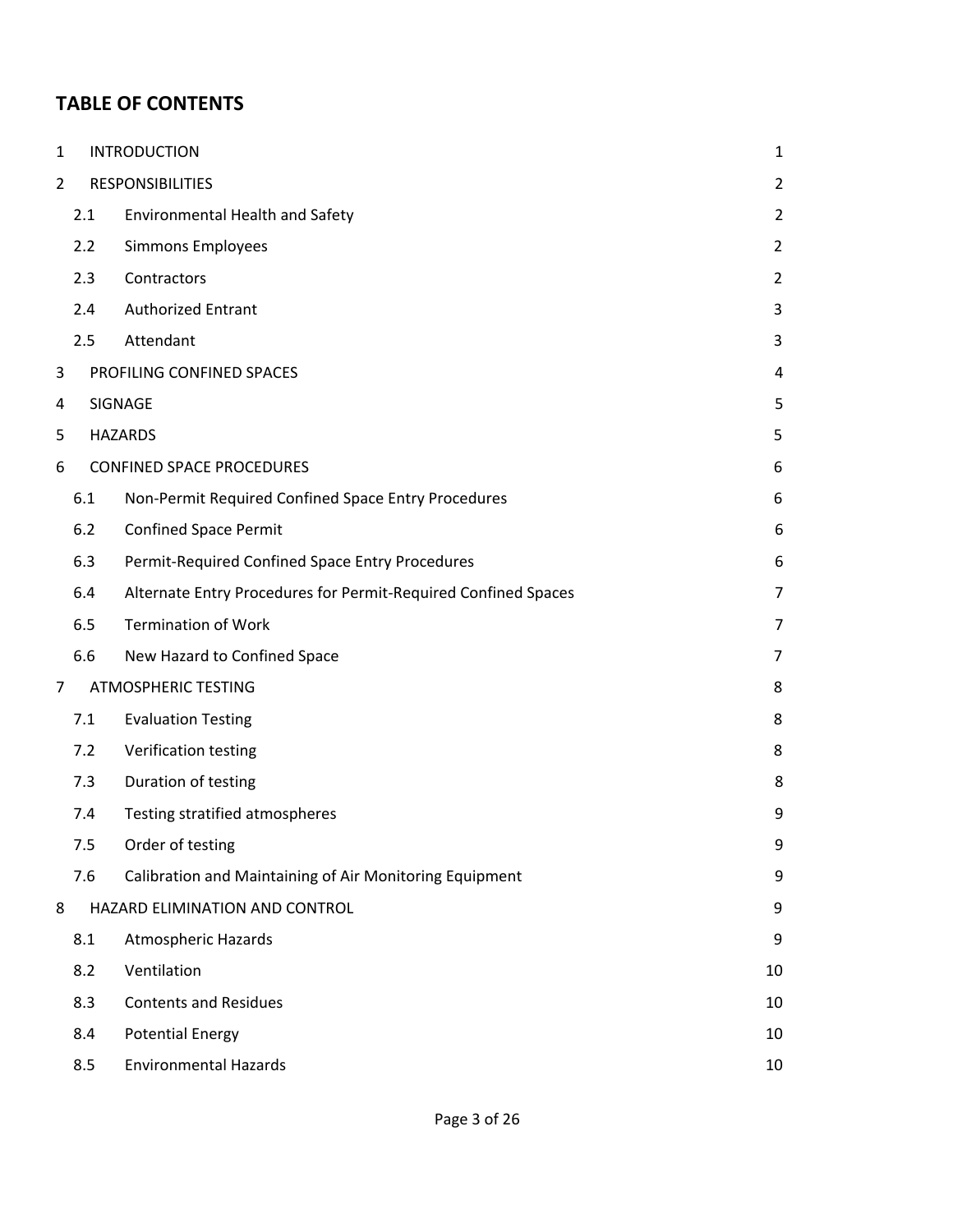| 8.6  | Configuration                        | 10 |
|------|--------------------------------------|----|
| 8.7  | <b>External Hazards</b>              | 11 |
| 9    | <b>CONTRACTORS</b>                   | 11 |
| 10   | <b>RESCUE AND EMERGENCY SERVICES</b> | 11 |
| 11   | <b>TRAINING</b>                      | 12 |
| 11.1 | <b>General Awareness</b>             | 12 |
| 11.2 | Instrumentation                      | 12 |
| 11.3 | <b>Training Frequency</b>            | 12 |
| 11.4 | <b>Training Records</b>              | 12 |
| 12   | <b>REFERENCES</b>                    | 13 |

#### **APPENDICES**

| Appendix A - Definitions |  |
|--------------------------|--|
|--------------------------|--|

- Appendix B Confined Space Hazard Evaluation Survey Form
- Appendix C Confined Space Permit
- Appendix D Permit-Required Confined Space Entry Plan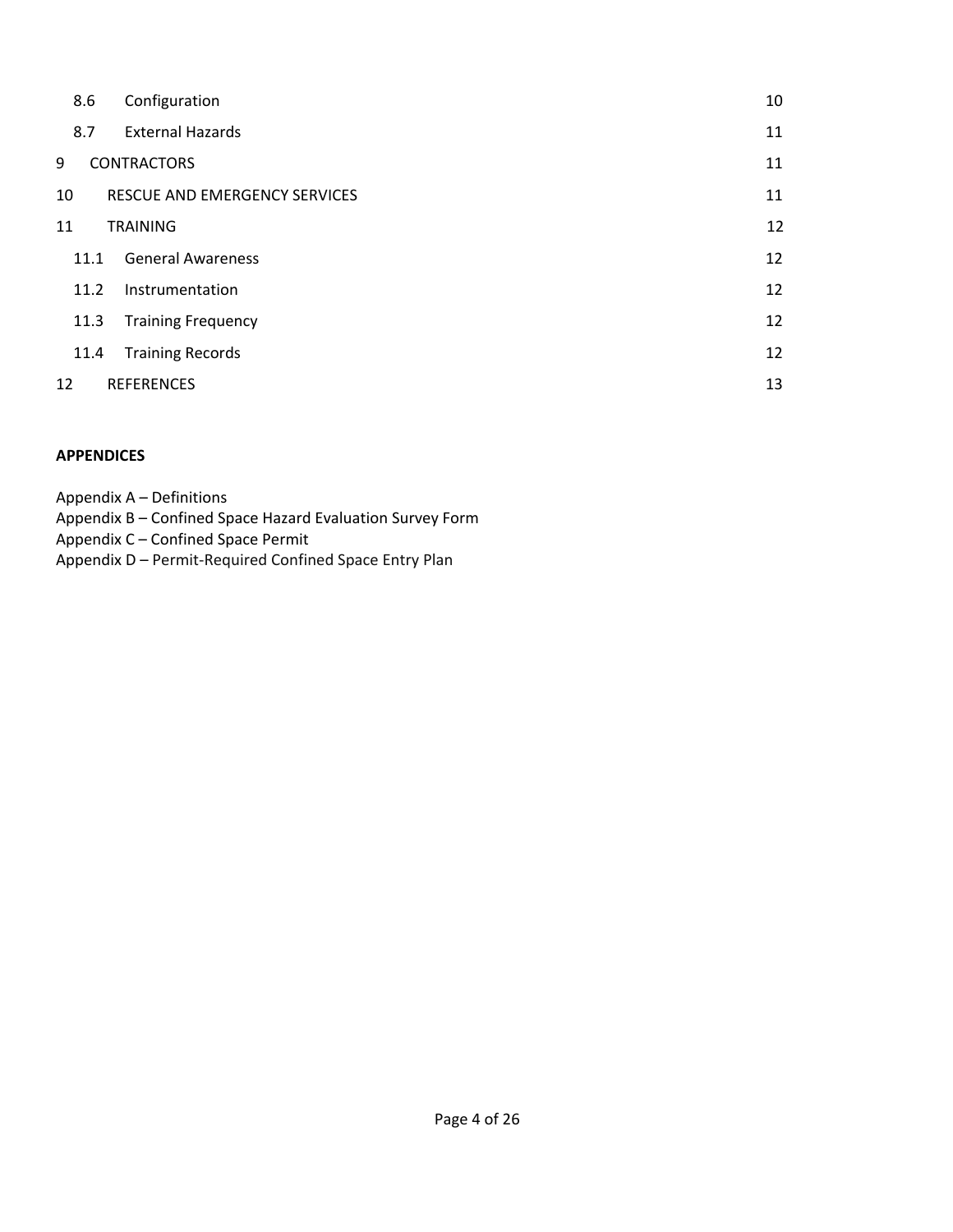# <span id="page-4-0"></span>**1 INTRODUCTION**

Simmons College (Simmons) recognizes that entry into confined spaces can kill or injure employees. The following work practices have been implemented to minimize the potential dangers associated with entry into permit-required confined spaces. This program identifies specific responsibilities of different parties and presents the criteria required for safe entry into permit-required confined spaces. Appendix A provides the definitions associated with this program. **Simmons' students are not permitted to enter confined spaces.**

This document outlines how Simmons is complying with OSHA's Permit-Required Confined Space Standard, 29 Code of Federal Regulations 1910.146. This program will be reviewed by the Director of Environmental Health and Safety (EH&S) and a representative from Buildings and Grounds Department (B&G) as needed, at least annually, or if one of the following situations warrants it:

- Employee or contractor concern.
- Unauthorized entries.
- A near miss or injury while entering the spaces.
- A change in the configuration of the space.
- The introduction of a new space.
- The identification of a condition not covered by the permit.

It will be revised as necessary. An official copy of this Confined Space Program is located in the B&G Office at 300 The Fenway in Boston, Massachusetts 02115.

Below are some examples of confined spaces at Simmons:

- Sewer Manholes
- Storm Water Manholes
- Air Handling Units
- Elevator Pits
- Crawl Spaces
- Utility Tunnels

This program shall be used in conjunction with other Simmons EH&S programs and practices. Associated EH&S practices include but are not limited to personal protective equipment, the handling of hazardous materials, the isolation of energy sources, and special work permits.

# <span id="page-4-1"></span>**2 RESPONSIBILITIES**

#### <span id="page-4-2"></span>**2.1 Environmental Health and Safety**

The Director of EH&S or the Building Engineer & Environmental Safety Officer is responsible for the following activities. A contractor may be hired to assist with these responsibilities. The B&G Department is responsible for maintaining entry permits associated with this program.

- Investigating all known and suspected confined spaces;
- Completing a Confined Space Hazard Evaluation Survey form for all confined spaces (refer to Appendix B); NOTE: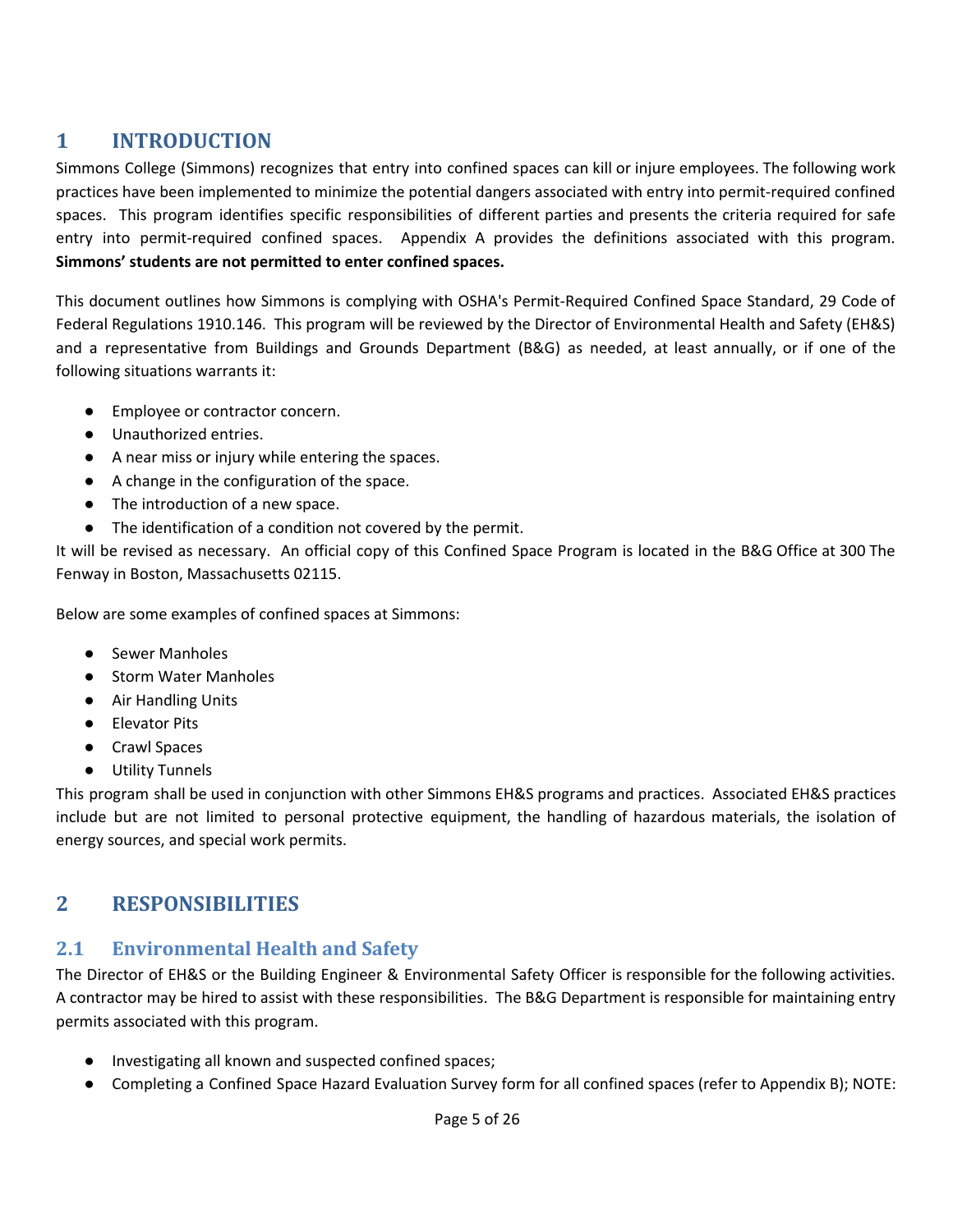Completed Confined Space Hazard Evaluation Survey forms will be maintained in the B&G' Office.

- Designating confined spaces as permit-required confined spaces or non-permit confined spaces;
- Implementing the measures necessary to prevent unauthorized entry into a permit-required confined space by posting warning signs or other equally effective means;
- Determining if a permit-required confined space can be reclassified as a non-permit confined space;
- Developing, implementing and annually reviewing the Confined Space Program;
- Initially reviewing and approving all departmental policies for specific permit-required confined spaces prior to implementation;
- Providing safety expertise and regulatory guidance.
- Providing technical expertise and assistance in air monitoring.

# <span id="page-5-0"></span>**2.2 Simmons Employees**

Simmons employees must inform any contractors whom they hire to enter permit spaces about:

- The permit spaces and permit space entry requirements;
- Any identified hazards;
- The Simmons' employee's experience with the space, such as knowledge of hazardous conditions; and
- Precautions or procedures to be followed when in or near permit spaces.

# <span id="page-5-1"></span>**2.3 Contractors**

The contractors shall be responsible for the following:

- Utilizing any available information from Simmons regarding the permit-required confined space hazards and entry operations prior to entry;
- Informing Simmons of the permit-required confined space program to be followed by the contractor during the aforementioned initial meeting;
- Completing a Confined Space Entry Program form, which is attached to this document; and

● Providing an entry supervisor when sole entry into a permit-required confined space consists of their employees. When employees of more than one contractor are conducting entry operations, the affected employers must coordinate entry operations to ensure that their affected employees are appropriately protected from permit space hazards. The Simmons' employee hiring the contractors must give them any other pertinent information regarding hazards and operations in permit spaces and be debriefed at the conclusion of entry operations.

# <span id="page-5-2"></span>**2.4 Authorized Entrant**

An employee who is authorized by the employer to enter a permit required confined space. An authorized entrant must:

- Attend confined space training prior to assuming Authorized Entrant duties. Refer to Section 9 for details.
- Check the confined space inventory to determine the classifications, potential hazards, and entry requirements for that space prior to starting the work.
- Understand all the hazards associated with working in the identified space.
- Know of the signs and symptoms of exposures to the hazards associated with the space.
- Wear and utilize the proper safety equipment to include personal protective equipment (PPE) as required by the task.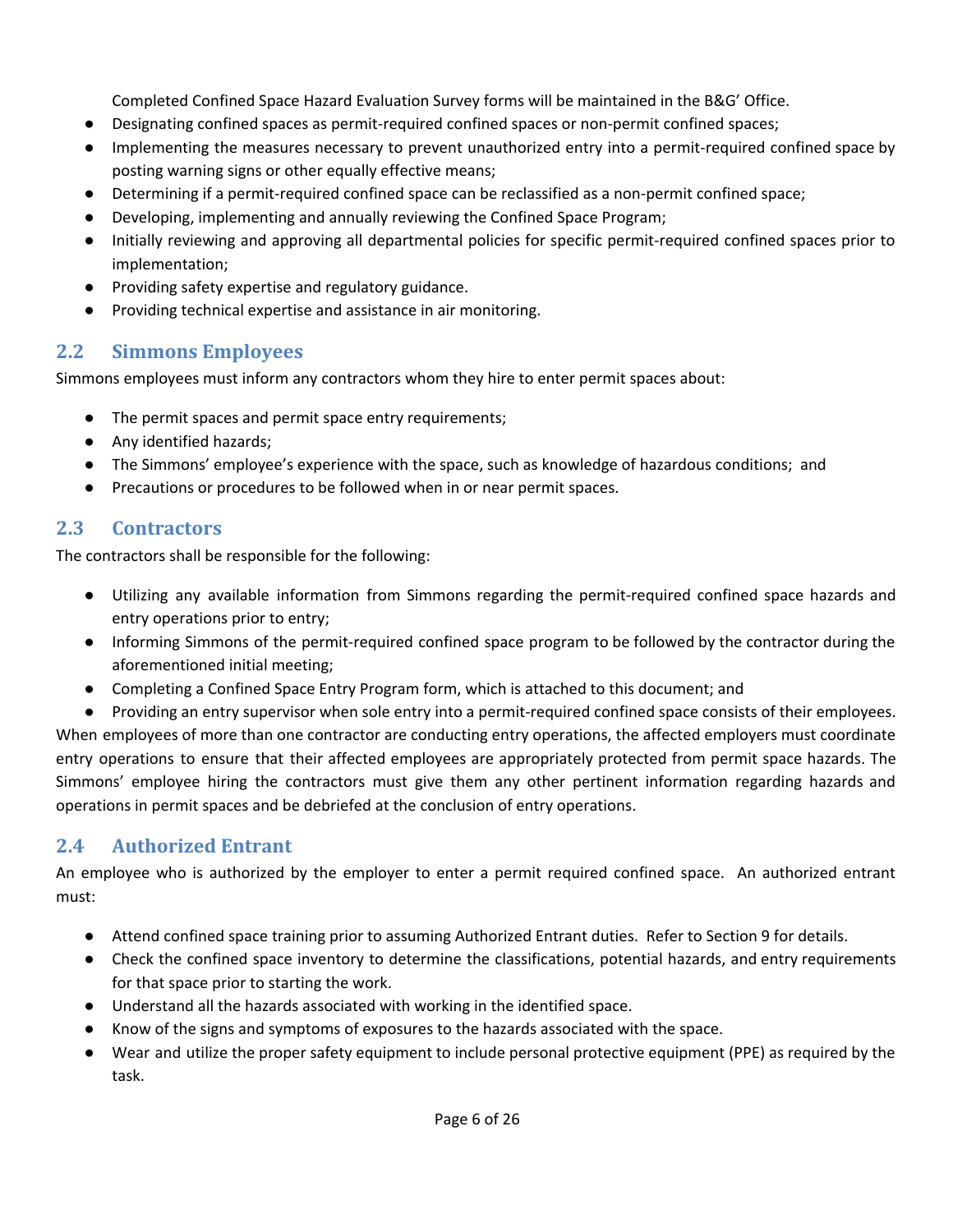- Maintain constant communication with the Attendant.
- Assure that appropriate methods of hazard control are practiced including but not limited to: Lockout/Tag Out, Hot Work, and Ventilation.
- Exit the confined space whenever:
	- o An order to evacuate is given by the attendant or the entry supervisor.
	- o The entrant recognizes any warning signs or symptoms of exposure to a dangerous situation.
	- o The entrant detects a prohibited condition.
	- o An evacuation alarm is activated.

#### <span id="page-6-0"></span>**2.5 Attendant**

The individual stationed outside a required confined space who monitors the authorized entrants and who performs all attendants'' duties assigned in the employer's permit space program.

- Attend confined space training prior to assuming Attendant duties. Refer to Section 9 for details.
- Determined from the confined space inventory database if the space is a permit required confined space.
- Know the hazards that may be faced during entry, including information on the mode, signs, or symptoms, and consequences of exposure.
- Know the behavioral effects of hazard exposure in authorized entrants.
- Track and communicate with authorized entrants at all times.
- Remain outside the permit space during operation until relieved by another attendant.
- Continually monitor hazards both inside and outside the space to determine if it is safe for authorized entrants to remain in the space.
- Test the atmosphere with a four gas meter and ensure that the required conditions are met, prior to entering the space.
- Keep unauthorized persons from entering the space.
- Re-test the space prior to allowing re-entry under the following circumstances:
	- o The space is temporarily closed.
	- o After breaks or any other times when the space has been unoccupied.
- Maintain communication with the entrants in the event problems arise.
- Order the entrant to exit immediately if a prohibited condition exists.
- Determine if entrant requires assistance to escape the permit space, and contact the Boston Fire Department for rescue operations by calling 911.

### <span id="page-6-1"></span>**3 PROFILING CONFINED SPACES**

To report a known or suspected confined space, contact B&G Office. To ensure that confined spaces are properly evaluated and designated as permit-required or non-permit required, the Director of EH&S or a contractor shall conduct a visual inspection of the area to determine if:

- The area is large enough and so configured that an employee can enter and perform assigned work;
- The area has limited or restricted means for entry or exit;
- The area is not designed for continuous employee occupancy;
- The space contains a material that has the potential for engulfing an entrant;
- The space has an internal configuration such that an entrant could be trapped or asphyxiated by inwardly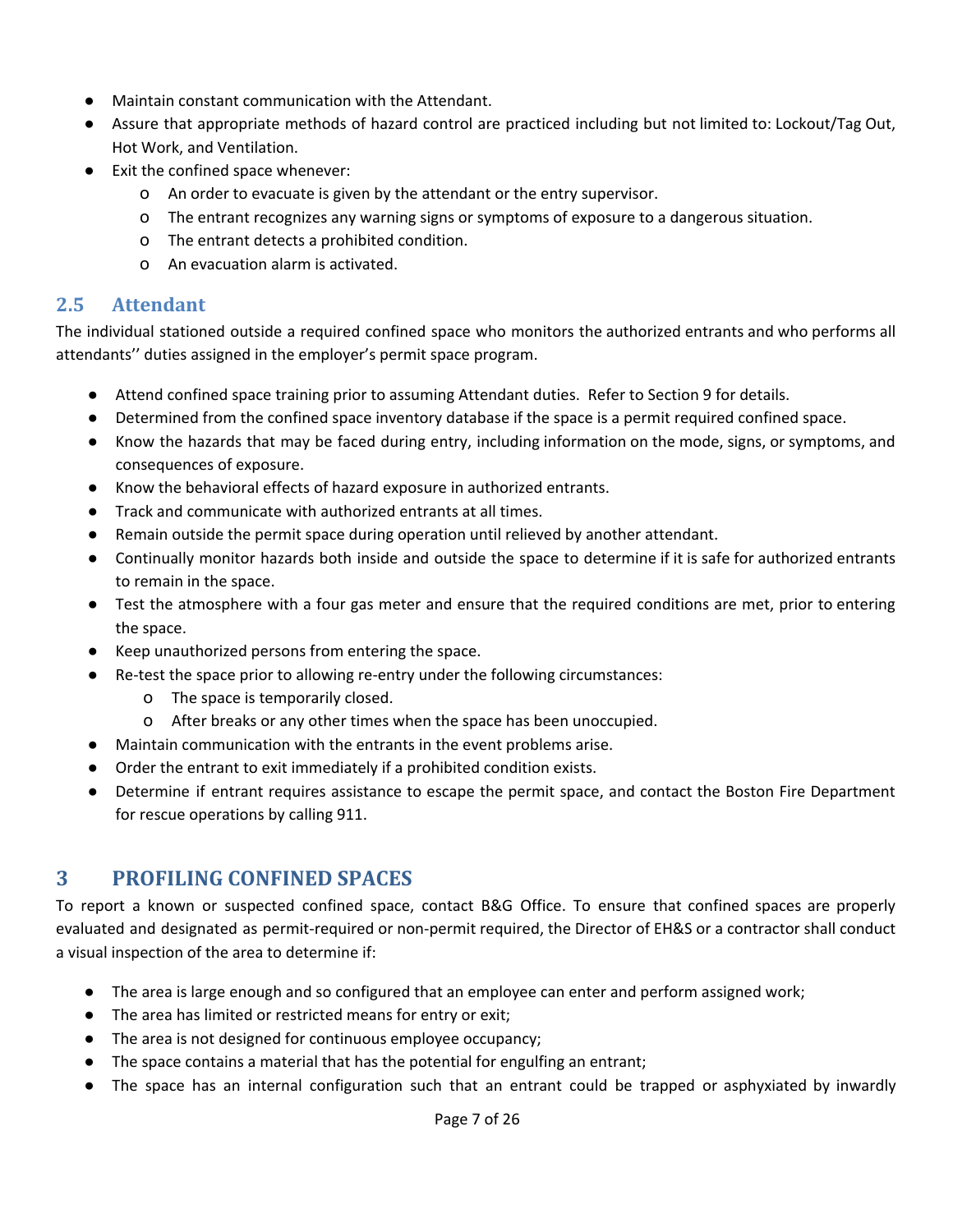converging walls or by a floor which slopes downward and tapers to a smaller cross-section; and

- The space contains any other recognized serious safety or health hazard including, but is not limited to, the following:
	- o Airborne dust;
	- o Grinding/mulching;
	- o Agitators;
	- o Other moving parts;
	- o Steam;
	- o Electrical hazards;
	- o Falling/tripping hazards;
	- o Rodents/snakes/spiders; or
	- o Wind/weather;
- The space contains or has the potential to contain a hazardous atmosphere.

Each confined space will be evaluated using the OSHA [Permit-Required](https://www.osha.gov/pls/oshaweb/owadisp.show_document?p_table=STANDARDS&p_id=9798) Confined Space Decision Flow Chart and the Confined Space Evaluation Form, which is provided in Appendix B, to determine whether a confined space is permit-required or not.

Upon completion of the aforementioned evaluation, the Director of EH&S, Building Engineer & Environmental Safety Officer, or contractor shall designate each confined space as a permit-required confined space or non-permit required confined space and thus document the status of each space on the confined space profile. All initial monitoring results shall be documented on the confined space profile and maintained by the B&G Department.

Refer to the Confined Space Evaluation table and the completed forms to determine which spaces are considered permit-required confined spaces. This information is available on the Confined Space folder on the EH&S Drive.

# <span id="page-7-0"></span>**4 SIGNAGE**

If a permit-required confined space is located on Simmons' property, the Director of EH&S or Building Engineer & Environmental Safety Officer shall inform employees of the existence of such a space by posting a sign. A sign reading "DANGER -- PERMIT-REQUIRED CONFINED SPACE, DO NOT ENTER" or using other similar language would satisfy the requirement for a sign. When posting of signs is not feasible (e.g., sewers, pits), as determined by Director of EH&S or Building Engineer & Environmental Safety Officer, permit-required confined spaces shall be identified by other equally effective means (e.g., training).

# <span id="page-7-1"></span>**5 HAZARDS**

The hazards associated with entry into a confined space vary in degree (from least severe to the most severe) as follows:

- o A non-permit space which does not contain any serious safety hazard;
- o A permit-required space in which all hazards are eliminated prior to any entry;
- o A permit space wherein the only hazard is atmospheric, and for which continuous, forced-air ventilation alone is sufficient to control; and
- o A permit space that contains or has the potential to contain, both atmospheric and non-atmospheric (physical) hazards.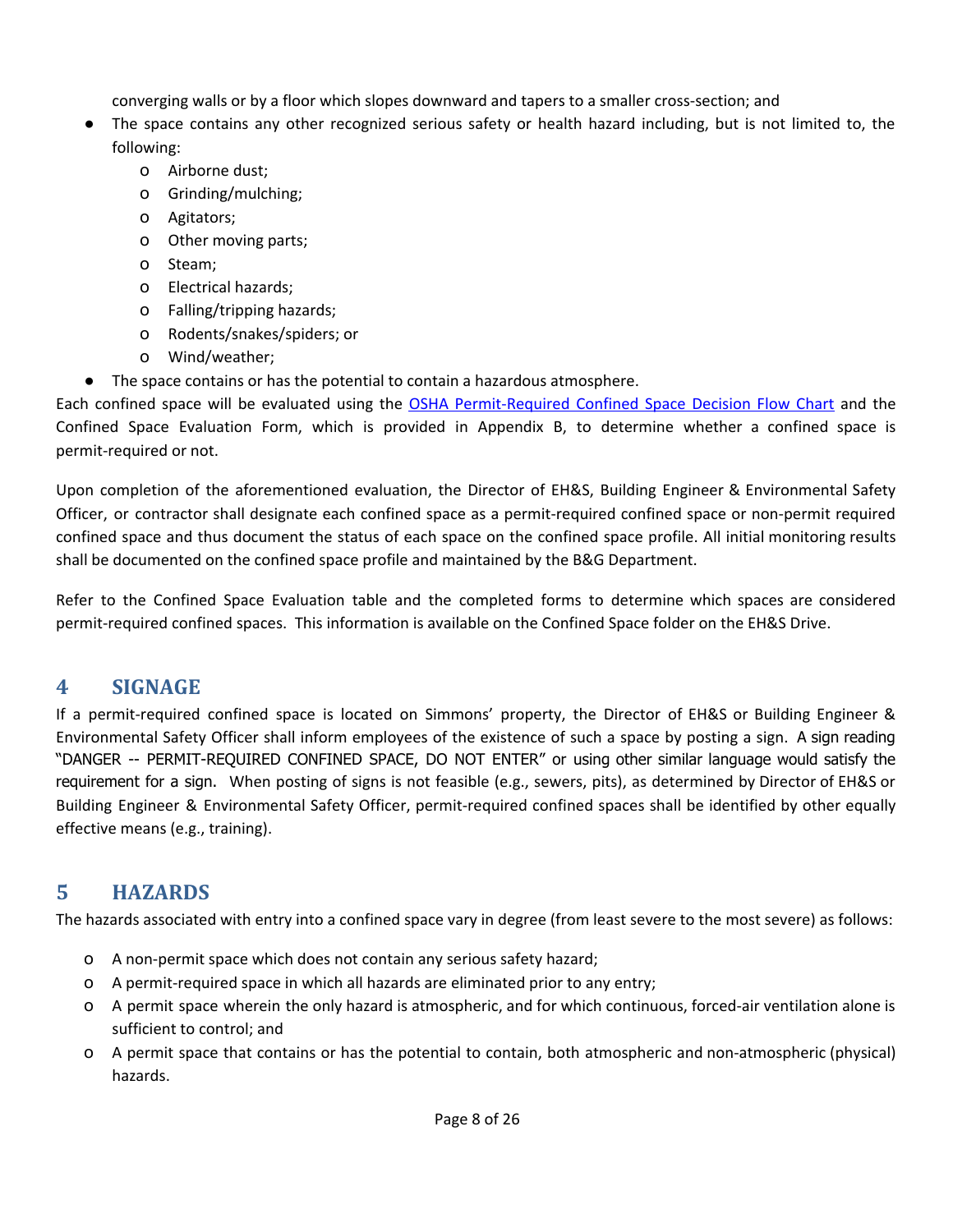The potential hazards associated with confined space include but are not limited to:

- Atmospheric hazards Oxygen-deficient, flammable, explosive, concentrations above the OSHA permissible exposure limit or recommended exposure limit
- Potential energy Electrical, hydraulic, pneumatic, mechanical, gravity, thermal energy
- Environment hazards Slip, trip, and fall hazards, extreme temperatures, extreme pressures
- Configuration Slopes, low overhead, drop offs
- External hazards vehicle traffic, machinery, equipment, and processes

# <span id="page-8-0"></span>**6 CONFINED SPACE PROCEDURES**

# <span id="page-8-1"></span>**6.1 Non-Permit Required Confined Space Entry Procedures**

A non-permit required confined space, by definition, poses no hazard to an employee more serious than its restricted means of entry and exit. Therefore, provided that the work to be performed lacks any potential to create a prohibited or unacceptable condition, entry to a non-permit-required confined space may proceed as described.

Prior to entry:

- 1. Review the work to see if personal protective equipment is needed;
- 2. Establish traffic control barriers at the entry point, if applicable;
- 3. Eliminate any condition that would make removal of the confined space entry cover unsafe;
- 4. Once the entry cover is removed, promptly guard the entry point with a temporary barrier to prevent an accidental fall through the opening and protect employees working in the space from foreign objects entering the space;
- 5. Ensure a safe means of communication is available; and
- 6. Ensure appropriate lighting and/or equipment (e.g., ladders) for safe entry and exit by entrants is available.

**NOTE:** Activities involving chemical processes can result in a change in the atmosphere of a confined space. If these activities are to be performed within a confined space designated as a non-permit confined space, the Director of EH&S or the Building Engineer & Environmental Safety Officer shall be contacted.

### <span id="page-8-2"></span>**6.2 Confined Space Permit**

A confined space permit is the written or printed document provided by Simmons to allow and control entry into a permit required confined space. The completed permit shall be made available at the time of entry to all authorized entrants. Methods to meet the intent of the OSHA standard for entry permit must adhere to this Confined Space Program and the OSHA confined space regulation. Additional information will be posted at the confined space to provide warnings and instructions for the use of the confined space permit.

# <span id="page-8-3"></span>**6.3 Permit-Required Confined Space Entry Procedures**

The following are the required procedure when working in a permit-required confined space:

- 1. Identify the need to enter permit required confined space.
- 2. Complete a Confined Space Entry Permit. See Appendix C for the hyperlink to OSHA's recommended Confined Space Entry Permit.
- 3. Provide appropriate equipment.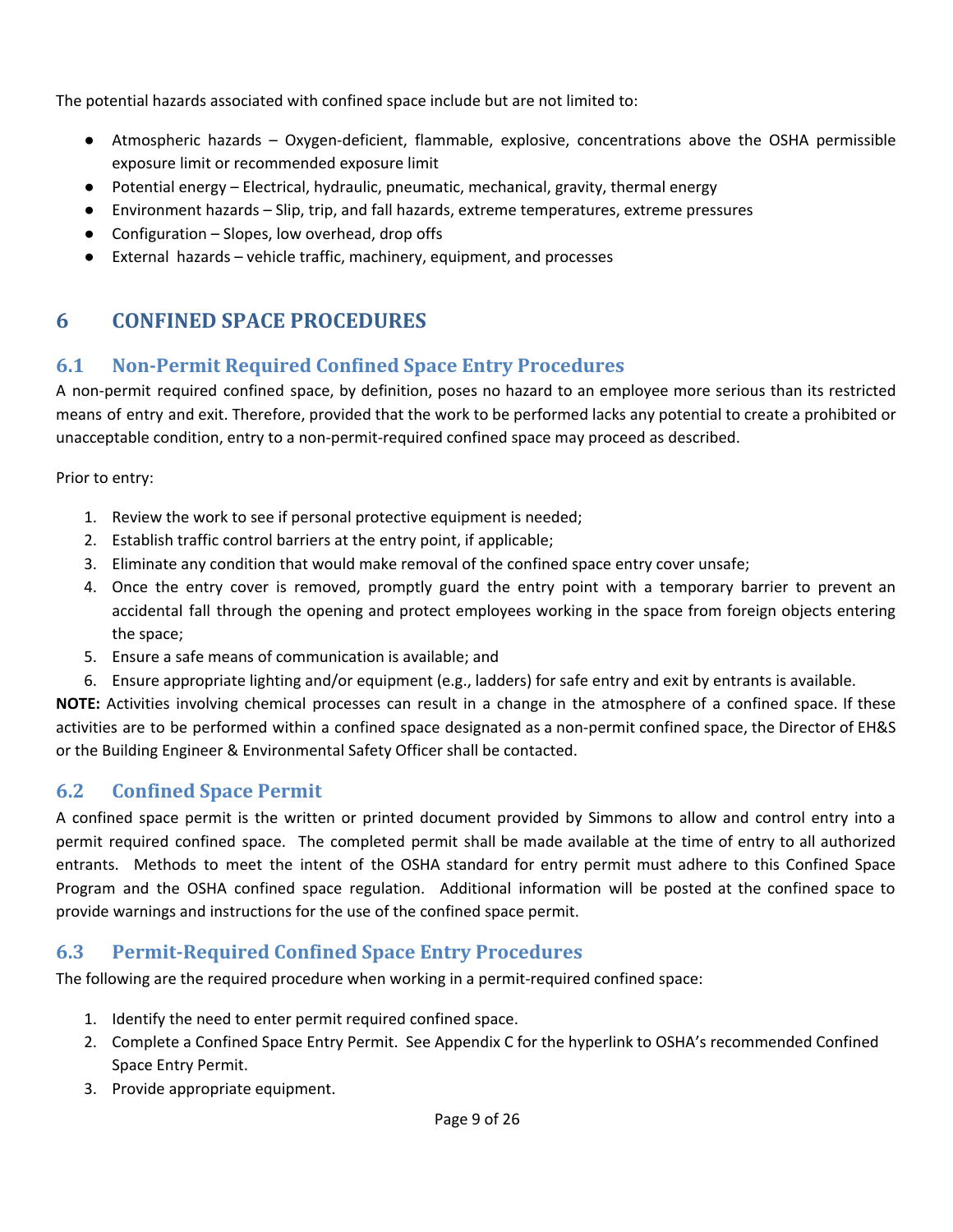- 4. Establish communication systems.
- 5. Authorized attendant shall remain outside the permit space.
- 6. Post completed Confined Space Permit at the site.
- 7. Identify the hazards on the Confined Space Permit and methods that are to be used to control the hazards. Communicate this information to entry personnel and contractor.
- 8. Identify appropriately trained entry attendant and personnel to enter the confined space.

# <span id="page-9-0"></span>**6.4 Alternate Entry Procedures for Permit-Required Confined Spaces**

Alternate entry procedures can only be used when the only hazard present in a confined space is an actual or potential atmospheric hazard that can be controlled through ventilation alone. In short, this means that a permit is not required before entry, rescue arrangements do not have to be made and no attendant is required. It is extremely important to follow the procedures below when using the alternate entry procedure:

- Demonstrate that the only hazard posed by the space is an actual or potential hazardous atmosphere, which means that any hazard involving high noise levels, lockout-tag out, drowning, excessive heat or cold, slips, trips, fall or and other hazards shall be eliminated;
- Demonstrate that continuous forced air ventilation alone is sufficient for safe entry;
- Develop monitoring and inspection data to support the above. If initial entry into the space is necessary to collect such data, the entrant shall follow the complete permit program; and
- Make available to each employee who enters the space, the data collected to prove that the space qualifies for alternate entry procedures.

Even with alternate entry procedures, the following requirements shall be met prior to entry:

- The internal atmosphere shall be tested for oxygen content, flammable gases and vapors and potential toxic air contaminants to ensure there is no hazardous atmosphere in the space;
- Forced air ventilation shall be provided in the area where the employee will be present in order to control any hazardous atmosphere;
- Authorized entrant shall wear a personal four gas meter for the duration of the work being performed in the space; and
- All alternate entry requirements have been met and documented on the Confined Space Permit.

# <span id="page-9-1"></span>**6.5 Termination of Work**

Individual departments shall contact the entry supervisor to terminate entry and cancel the permit when the work covered by the entry permit has been completed and/or a condition that is not allowed under the entry permit arises in or near the space.

# <span id="page-9-2"></span>**6.6 New Hazard to Confined Space**

If a new hazard is introduced during the course of work in the space, the permit must be modified, revalidated, and a new permit completed for entry. The entry permit must be kept at the location over the course of the entire operation. If the job runs longer than what was previously listed on the permit or beyond that particular shift a new permit is needed. When the job is completed, the permit must be returned to the supervisor. The B&G Department keeps a copy of the permit.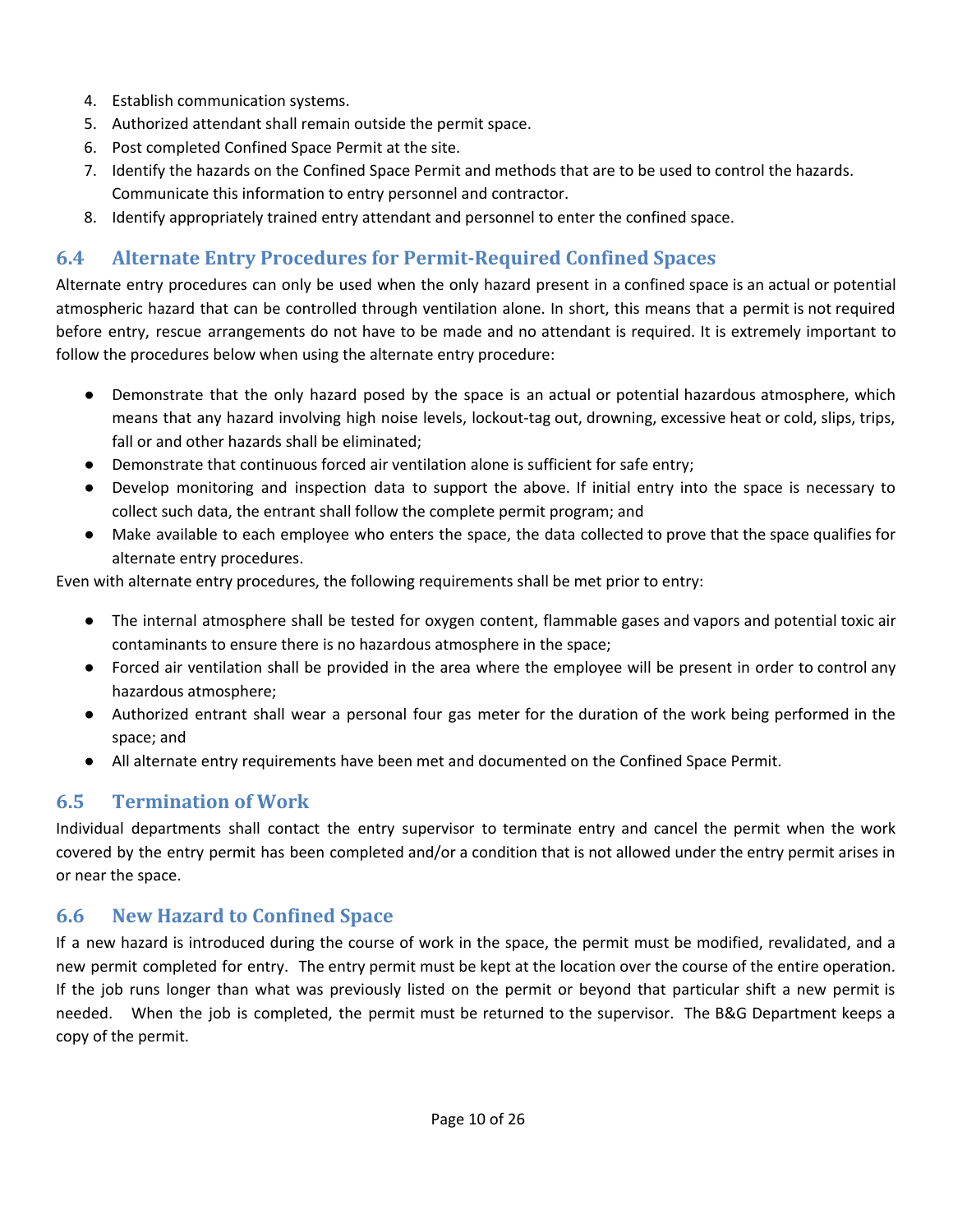# <span id="page-10-0"></span>**7 ATMOSPHERIC TESTING**

Atmospheric testing is required for two distinct purposes:

- 1. Evaluation of the hazards of the permit space, and
- 2. Verification that acceptable entry conditions for entry into that space exist.

The atmosphere shall be tested to determine if a hazardous condition or oxygen deficiency or enrichment exist. At a minimum, the following parameters must be monitored. Next to each parameter is the OSHA acceptable range or concentration.

- $\bullet$  Oxygen 19.5% to 23.5%
- Combustible gases Less than 10% of Lower Explosive Level (LEL)
- Hydrogen Sulfide Less than 10 parts per million (ppm)
- Carbon Monoxide Less than 35 ppm

**NOTE:** If the confined space contains another type of toxic atmosphere (e.g., dust, another hazardous chemical), contact the Director of EH&S or the Building Engineer & Environmental Safety Officer prior to entry.

# <span id="page-10-1"></span>**7.1 Evaluation Testing**

The atmosphere of a confined space should be analyzed using equipment of sufficient sensitivity and specificity to identify and evaluate any hazardous atmospheres that may exist or arise, so that appropriate permit entry procedures can be developed and acceptable entry conditions stipulated for that space. Evaluation and interpretation of these data, and development of the entry procedure, should be done by, or reviewed by, a technically qualified professional (e.g., OSHA consultation service, or certified industrial hygienist, registered safety engineer, certified safety professional, certified marine chemist, etc.) based on evaluation of all serious hazards.

# <span id="page-10-2"></span>**7.2 Verification testing**

The atmosphere of a permit space which may contain a hazardous atmosphere should be tested for residues of all contaminants identified by evaluation testing using permit specified equipment to determine that residual concentrations at the time of testing and entry are within the range of acceptable entry conditions. Results of testing (i.e., actual concentration, etc.) should be recorded on the permit in the space provided adjacent to the stipulated acceptable entry condition.

# <span id="page-10-3"></span>**7.3 Duration of testing**

Measurement of values for each atmospheric parameter should be made for at least the minimum response time of the test instrument specified by the manufacturer.

# <span id="page-10-4"></span>**7.4 Testing stratified atmospheres**

When monitoring for entries involving a descent into atmospheres that may be stratified, the atmospheric envelope should be tested a distance of approximately 4 feet (1.22 m) in the direction of travel and to each side. If a sampling probe is used, the entrant's rate of progress should be slowed to accommodate the sampling speed and detector response.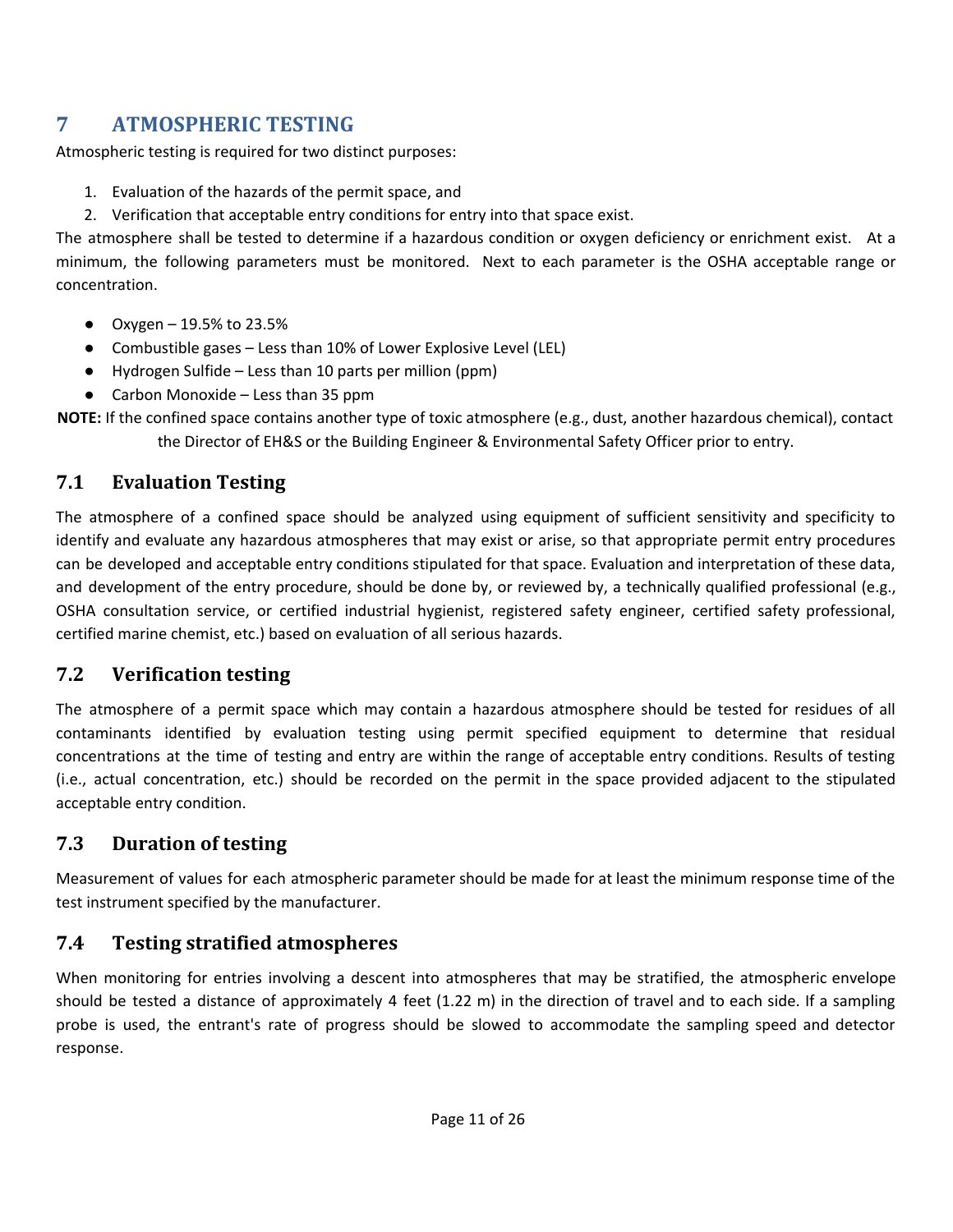# <span id="page-11-0"></span>**7.5 Order of testing**

A test for oxygen is performed first because most combustible gas meters are oxygen dependent and will not provide reliable readings in an oxygen deficient atmosphere. Combustible gases are tested for next because the threat of fire or explosion is both more immediate and more life threatening, in most cases, than exposure to toxic gases and vapors. If tests for toxic gases and vapors are necessary, they are performed last.

### <span id="page-11-1"></span>**7.6 Calibration and Maintaining of Air Monitoring Equipment**

All monitoring equipment must be properly calibrated and maintained in good working order by the Director of EH&S. All calibrations shall be done according to the manufacturer's specifications.

# <span id="page-11-2"></span>**8 HAZARD ELIMINATION AND CONTROL**

Each hazard associated with a confined space will be eliminated or controlled prior to confined space entry. The following sections outline how to eliminate or control some of the hazards associated with a confined space. Additional hazards may be present in a confined space.

NOTE: Please contact the Director of EH&S or Building Engineer & Environmental Safety Officer for a hazard evaluation if you are unsure about the hazards associated with a confined space.

#### <span id="page-11-3"></span>**8.1 Atmospheric Hazards**

Forced fresh air ventilation is the first option for correcting an atmospheric hazard.

NOTE: If forced fresh air ventilation is used for other than the control of heat, the Director of EH&S or Building Engineer & Environmental Safety Officer **MUST BE** contacted prior to entry.

Below is the procedure for using forced fresh air ventilation:

- 1. Place the ventilator outside the space to be entered with the ventilator inlet six to ten feet from the entrance to the confined space.
- 2. Extend the flexible duct from the ventilator outlet into the area to be ventilated.
- 3. Position the duct so the end of the duct is suspended approximately two (2) feet above the bottom of the space.
- 4. Ventilate the space for a period of not less than ten (10) minutes before entry.
- 5. Continue the ventilation process until the atmosphere is acceptable.
- 6. Maintain the ventilation process during the entire space entry operation.

#### <span id="page-11-4"></span>**8.2 Ventilation**

To ventilate a confined space:

- 1. Force fresh air into the space.
- 2. Make sure the source air is fresh.
- 3. Get air flow to bottom of space.
- 4. Use continuously.

#### <span id="page-11-5"></span>**8.3 Contents and Residues**

Contents should be removed from the space when possible. Entrants must assume that residues may be present and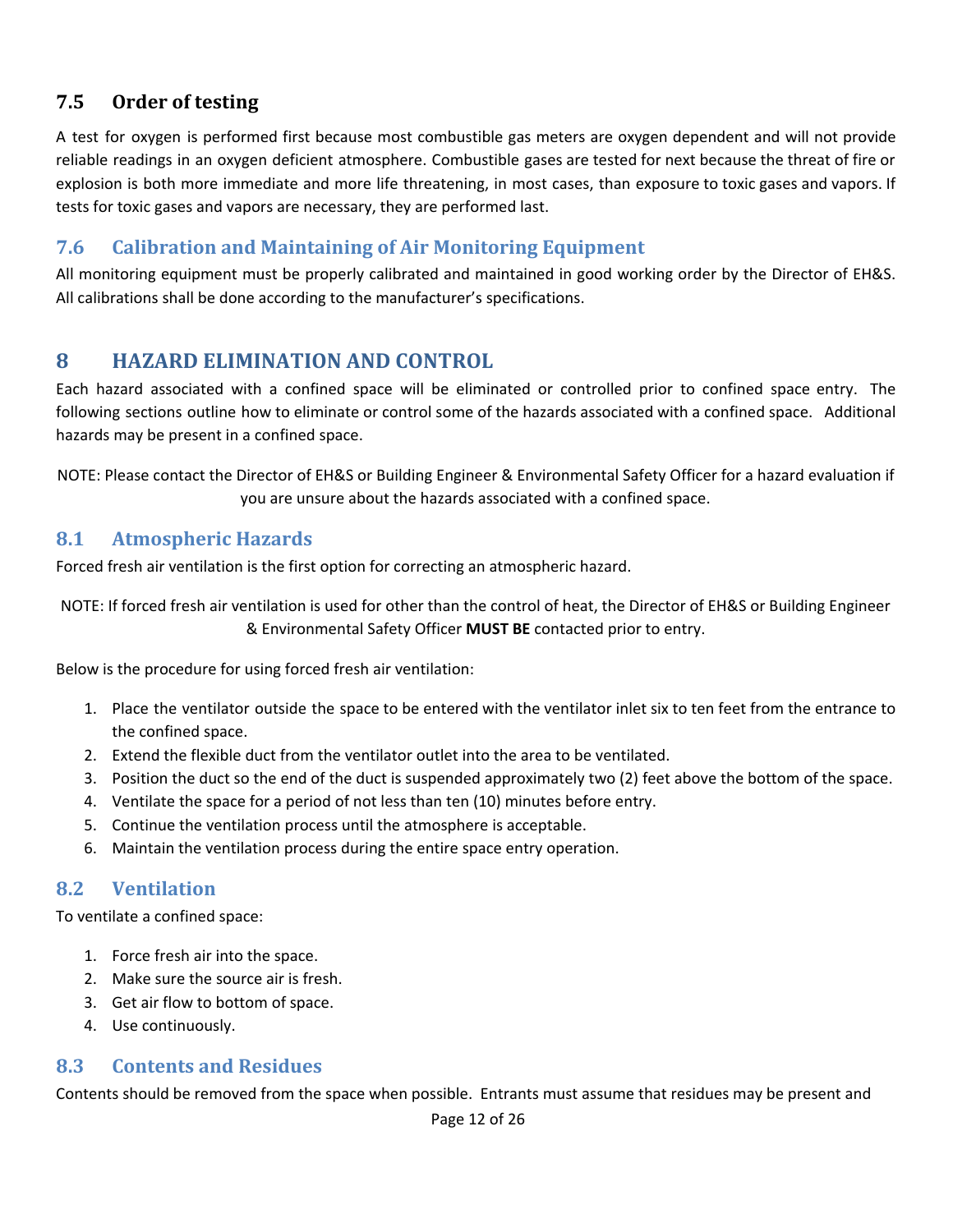protect themselves from contract with harmful materials.

- 1. Remove contents.
- 2. Clean space.
- 3. Isolate space.
- 4. Protect personnel from contact with materials.

#### <span id="page-12-0"></span>**8.4 Potential Energy**

Potential energy sources must be locked out and tagged out in accordance with Simmons's Lockout/Tag Out Program. Potential energy sources include:

- Electrical equipment and circuits.
- Hydraulic equipment and systems.
- Pneumatic equipment and systems.
- Mechanical equipment and systems.
- Gravity operated equipment and systems.
- Thermal energy equipment, systems, or atmosphere.

#### <span id="page-12-1"></span>**8.5 Environmental Hazards**

All of the environmental hazards must be addressed prior to entry. Examples include:

- Slippery surfaces.
- Extreme temperatures.
- Extreme surface temperatures.

#### <span id="page-12-2"></span>**8.6 Configuration**

The configuration of the space can make safe operations more difficult. Use particular care when any of the following are present:

- Unusual slope or shape.
- Low overhead clearance.
- Drop offs in floors.
- Complex layout.

### <span id="page-12-3"></span>**8.7 External Hazards**

Below are some examples of external hazards, which may increase the hazards of the confined space entry. These hazards must be secured prior to entering the confined space.

- Vehicle traffic
- Machinery
- Equipment
- Processes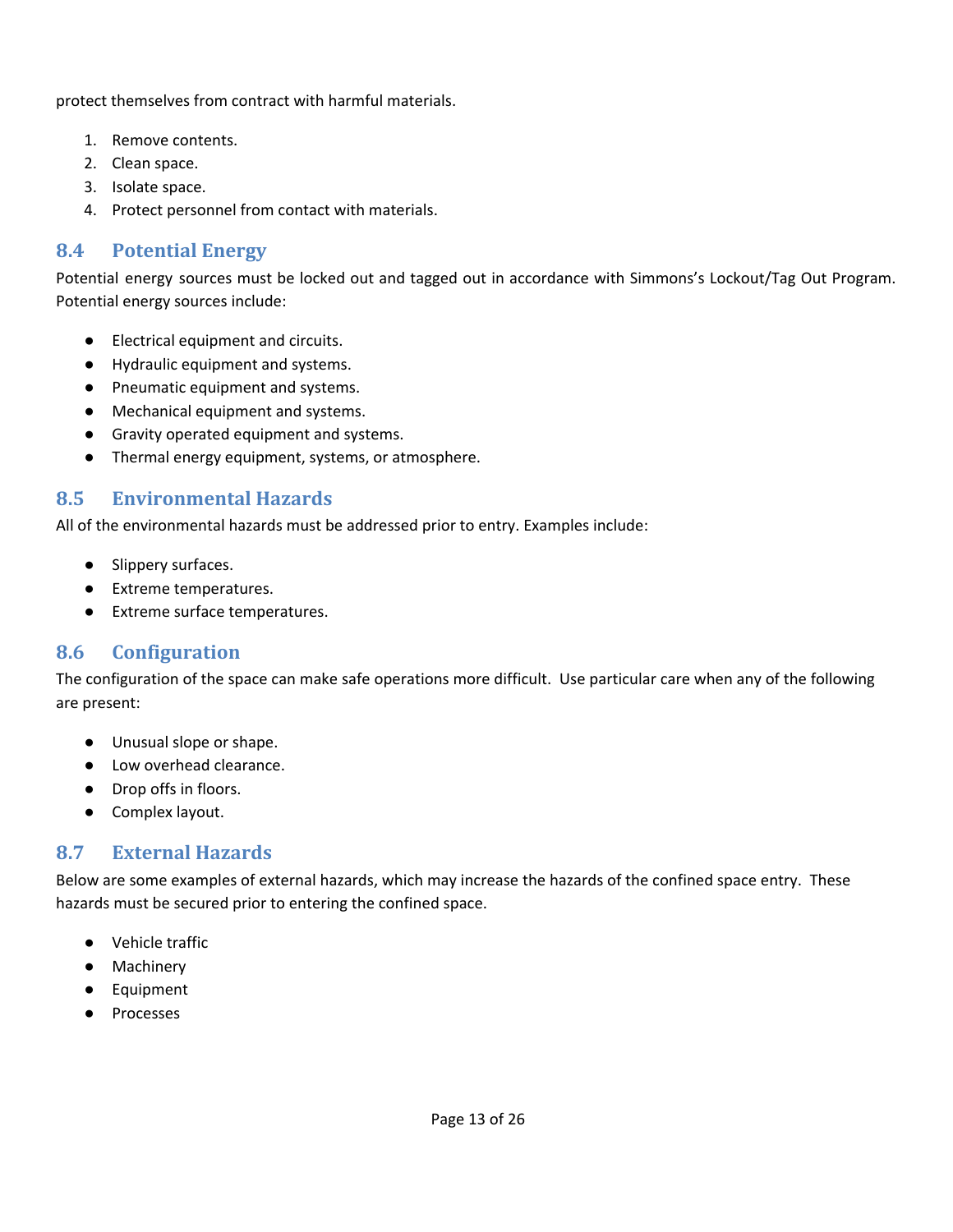# <span id="page-13-0"></span>**9 CONTRACTORS**

If an outside contractor is hired to perform work within a permit-required confined space at the Simmons, the department supervisor shall contact the Director of EH&S or Building Engineer & Environmental Safety Officer 72 hours prior to beginning the work.

The Director of EH&S or Building Engineer & Environmental Safety Officer and the department supervisor shall coordinate entry operations with the entry supervisor of the outside contractor.

The Director of EH&S or Building Engineer & Environmental Safety Officer shall be responsible for the following:

- Informing the contractor that the area in question is a permit-required confined space;
- Reviewing the permit-required confined space program followed by the contractor;
- Informing the contractor of the hazards identified within the space and any past experience with the space;
- Informing the contractor of any precautions or procedures that have been implemented for the protection of employees in the permit-required confined space where contractor personnel will be working; and
- Debriefing the contractor at the end of the work to identify hazards discovered or created in the permit-required confined space during operations.
- Have the contractor complete the Permit-Required Confined Space Entry Plan. Refer to Appendix D.

### <span id="page-13-1"></span>**10 RESCUE AND EMERGENCY SERVICES**

The Boston Fire Department shall perform permit-required confined space rescue in accordance with 29 CFR 1910.146 (k) (1).

Outside contractors will be informed to contact Campus Safety by dialing 9888 from a campus phone or 617-735-9888 from an off campus phone to report an incident involving confined space.

### <span id="page-13-2"></span>**11 TRAINING**

The Director of EH&S or a contractor shall be responsible for providing appropriate training to Simmons' employees who have confined spaces within their department's areas. The purpose of this training is to provide the individual with an understanding and knowledge about confined space. Since no one at Simmons is permitted to enter a permit-required confined space, the training will be general awareness training and instrumentation. This training may also be accomplished via an on-line program or by a contractor.

#### <span id="page-13-3"></span>**11.1 General Awareness**

- Definition of a confined space
- Definition of a permit-required confined space
- History of OSHA standard
- Review of the regulations including the OSHA standard
- Responsibilities of bystanders
- This program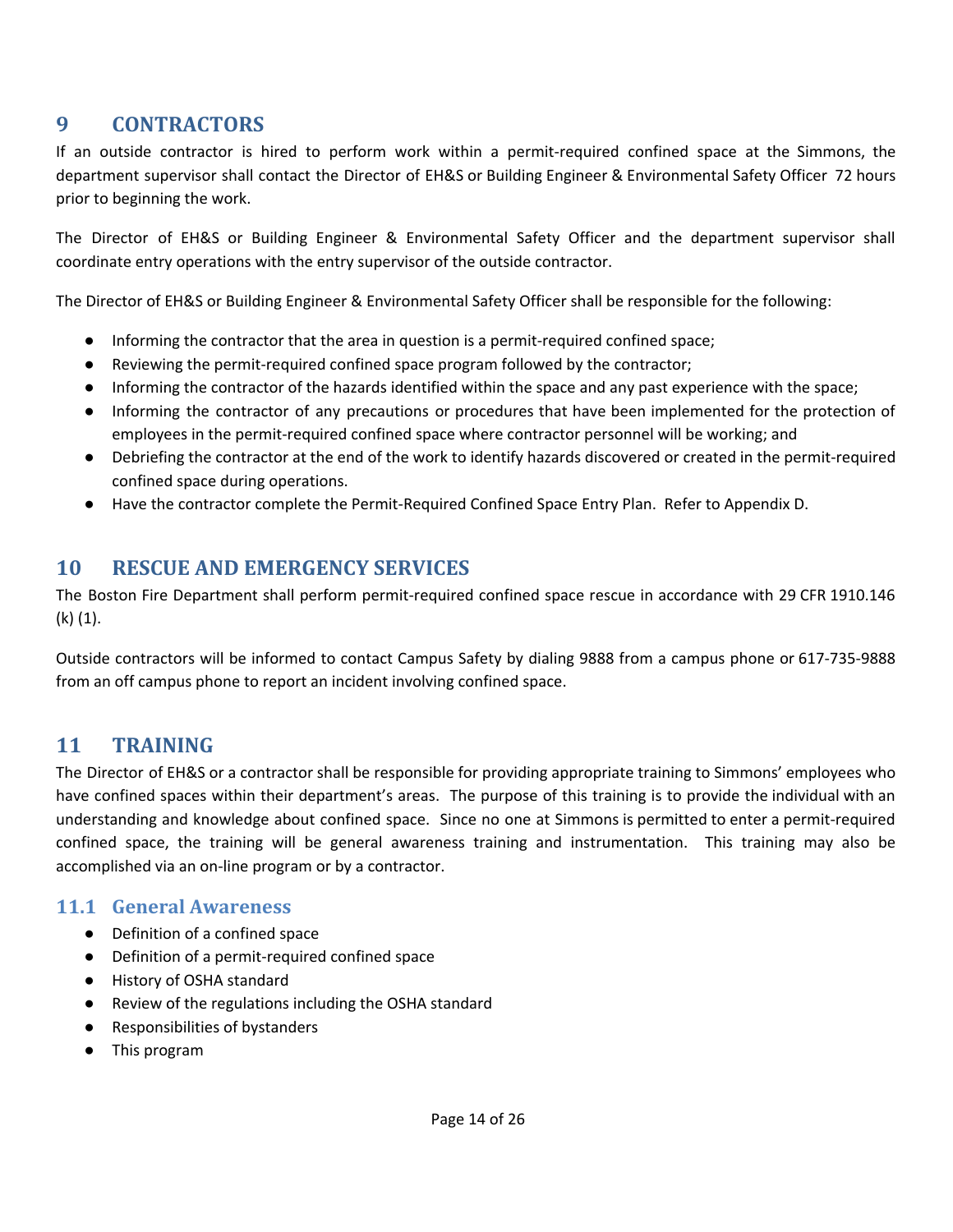#### <span id="page-14-0"></span>**11.2 Instrumentation**

- Review of air monitoring equipment
- Calibration of air monitoring equipment
- Proper usage of air monitoring equipment
- Understanding the readings on the air monitoring equipment
- Limitation of air monitoring equipment
- Charging of air monitoring equipment

### <span id="page-14-1"></span>**11.3 Training Frequency**

Training will be conducted:

- Before the employee is assigned any confined space entry duties.
- Before a change in assigned confined space entry duties.
- Whenever there is a modification to the confined space entry procedures and/or duties.
- A review that points to confined space entry adequacies, all affected employees will be informed of any changes.
- Whenever Simmons believes that an employee displays inadequacies of knowledge or the use of procedure.
- When there is an accident or incident, which warrants additional training.

#### <span id="page-14-2"></span>**11.4 Training Records**

Training records will be maintained by the Director of EH&S.

### <span id="page-14-3"></span>**12 REFERENCES**

The following references and information presented in these references were used to develop this program:

- OSHA Confined Space Regulation 29 CFR 1910.146
- West Virginia University Permit-Required Confined Space Program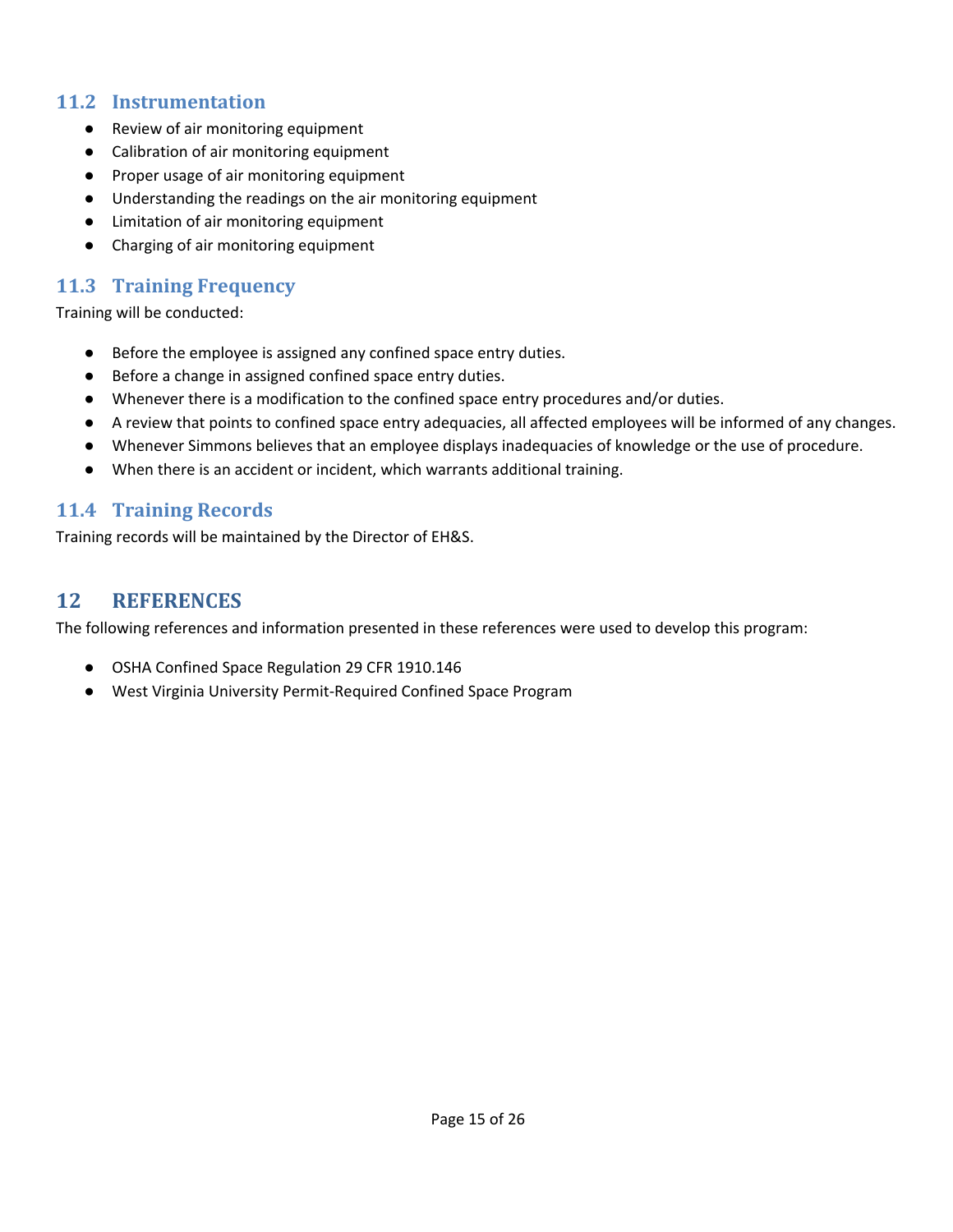"Acceptable entry conditions" means the conditions that must exist in a permit space to allow entry and to ensure that employees involved with a permit-required confined space entry can safely enter into and work within the space.

"Attendant" means an individual stationed outside one or more permit spaces who monitors the authorized entrants and who performs all attendant's duties assigned in the employer's permit space program.

"Authorized entrant" means an employee who is authorized by the employer to enter a permit space.

"Blanking or blinding" means the absolute closure of a pipe, line, or duct by the fastening of a solid plate (such as a spectacle blind or a skillet blind) that completely covers the bore and that is capable of withstanding the maximum pressure of the pipe, line, or duct with no leakage beyond the plate.

"Confined space" means a space that:

- 1. Is large enough and so configured that an employee can bodily enter and perform assigned work; and
- 2. Has limited or restricted means for entry or exit (for example, tanks, vessels, silos, storage bins, hoppers, vaults, and pits are spaces that may have limited means of entry.); and
- 3. Is not designed for continuous employee occupancy.

"Double block and bleed" means the closure of a line, duct, or pipe by closing and locking or tagging two in-line valves and by opening and locking or tagging a drain or vent valve in the line between the two closed valves.

"Emergency" means any occurrence (including any failure of hazard control or monitoring equipment) or event internal or external to the permit space that could endanger entrants.

"Engulfment" means the surrounding and effective capture of a person by a liquid or finely divided (flowable) solid substance that can be aspirated to cause death by filling or plugging the respiratory system or that can exert enough force on the body to cause death by strangulation, constriction, or crushing.

"Entry" means the action by which a person passes through an opening into a permit-required confined space. Entry includes ensuing work activities in that space and is considered to have occurred as soon as any part of the entrant's body breaks the plane of an opening into the space.

"Entry permit (permit)" means the written or printed document that is provided by the employer to allow and control entry into a permit space.

"Entry supervisor" means the person (such as the employer, foreman, or crew chief) responsible for determining if acceptable entry conditions are present at a permit space where entry is planned, for authorizing entry and overseeing entry operations, and for terminating entry as required by this section.

NOTE: An entry supervisor also may serve as an attendant or as an authorized entrant, as long as that person is trained and equipped as required by this section for each role he or she fills. Also, the duties of entry supervisor may be passed from one individual to another during the course of an entry operation.

"Hazardous atmosphere" means an atmosphere that may expose employees to the risk of death, incapacitation, impairment of ability to self-rescue (that is, escape unaided from a permit space), injury, or acute illness from one or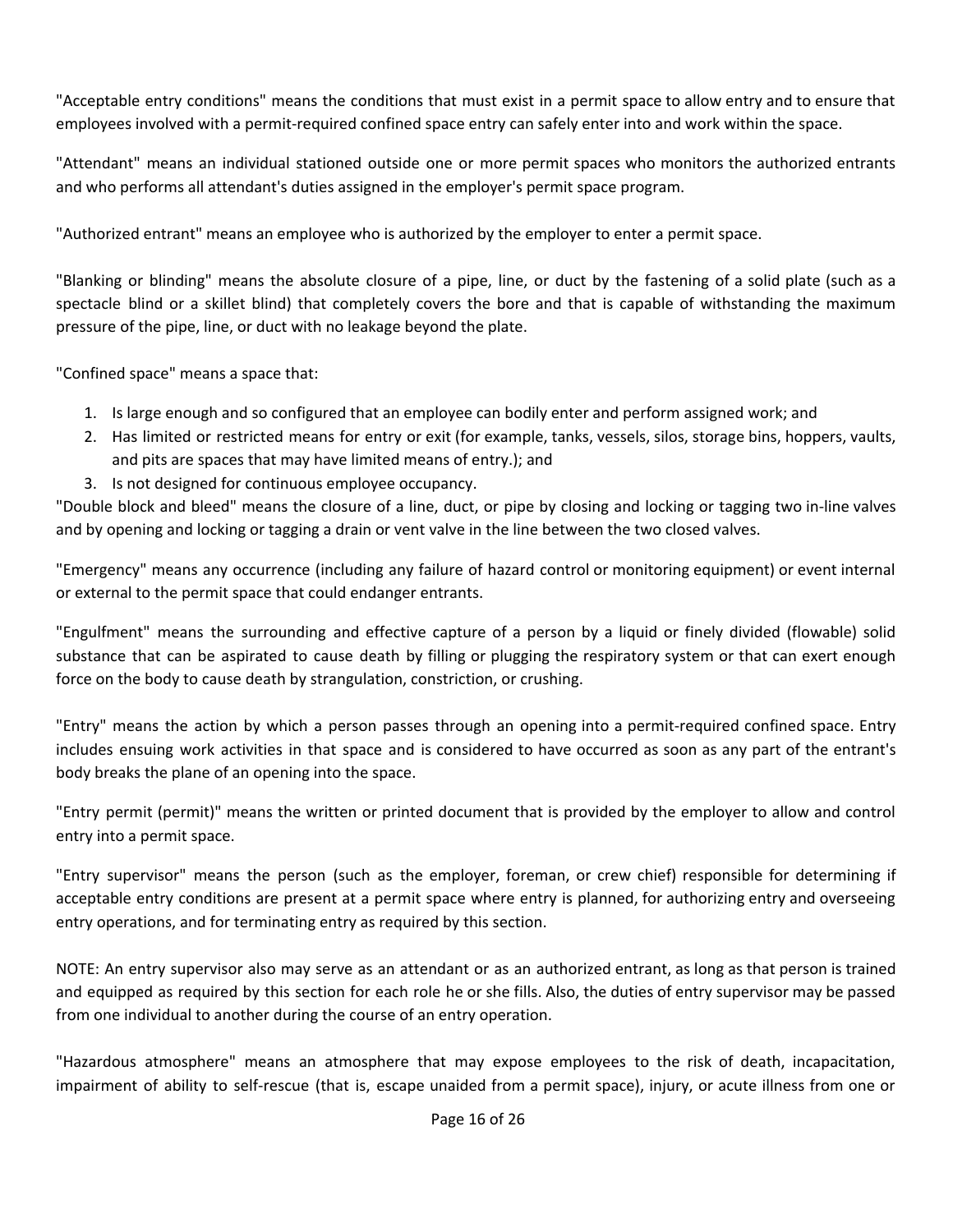more of the following causes:

- 1. Flammable gas, vapor, or mist in excess of 10 percent of its lower flammable limit (LFL);
- 2. Airborne combustible dust at a concentration that meets or exceeds its LFL;

NOTE: This concentration may be approximated as a condition in which the dust obscures vision at a distance of 5 feet (1.52 m) or less.

- 3. Atmospheric oxygen concentration below 19.5 percent or above 23.5 percent; Atmospheric concentration of any substance for which a dose or a permissible exposure limit is published in Subpart G, Occupational Health and Environmental Control, or in Subpart Z, Toxic and Hazardous Substances, of this Part and which could result in employee exposure in excess of its dose or permissible exposure limit;
- NOTE: An atmospheric concentration of any substance that is not capable of causing death, incapacitation, impairment of ability to self-rescue, injury, or acute illness due to its health effects is not covered by this provision.
	- 4. Any other atmospheric condition that is immediately dangerous to life or health.

NOTE: For air contaminants for which OSHA has not determined a dose or permissible exposure limit, other sources of information, such as Safety Data Sheets that comply with the Hazard Communication Standard, section 1910.1200 of this Part, published information, and internal documents can provide guidance in establishing acceptable atmospheric conditions.

"Hot work permit" means the employer's written authorization to perform operations (for example, riveting, welding, cutting, burning, and heating) capable of providing a source of ignition.

"Immediately dangerous to life or health (IDLH)" means any condition that poses an immediate or delayed threat to life or that would cause irreversible adverse health effects or that would interfere with an individual's ability to escape unaided from a permit space.

NOTE: Some materials -- hydrogen fluoride gas and cadmium vapor, for example -- may produce immediate transient effects that, even if severe, may pass without medical attention, but are followed by sudden, possibly fatal collapse 12-72 hours after exposure. The victim "feels normal" from recovery from transient effects until collapse. Such materials in hazardous quantities are considered to be "immediately" dangerous to life or health.

"Inerting" means the displacement of the atmosphere in a permit space by a noncombustible gas (such as nitrogen) to such an extent that the resulting atmosphere is noncombustible.

NOTE: This procedure produces an IDLH oxygen-deficient atmosphere.

"Isolation" means the process by which a permit space is removed from service and completely protected against the release of energy and material into the space by such means as: blanking or blinding; misaligning or removing sections of lines, pipes, or ducts; a double block and bleed system; lockout or tagout of all sources of energy; or blocking or disconnecting all mechanical linkages.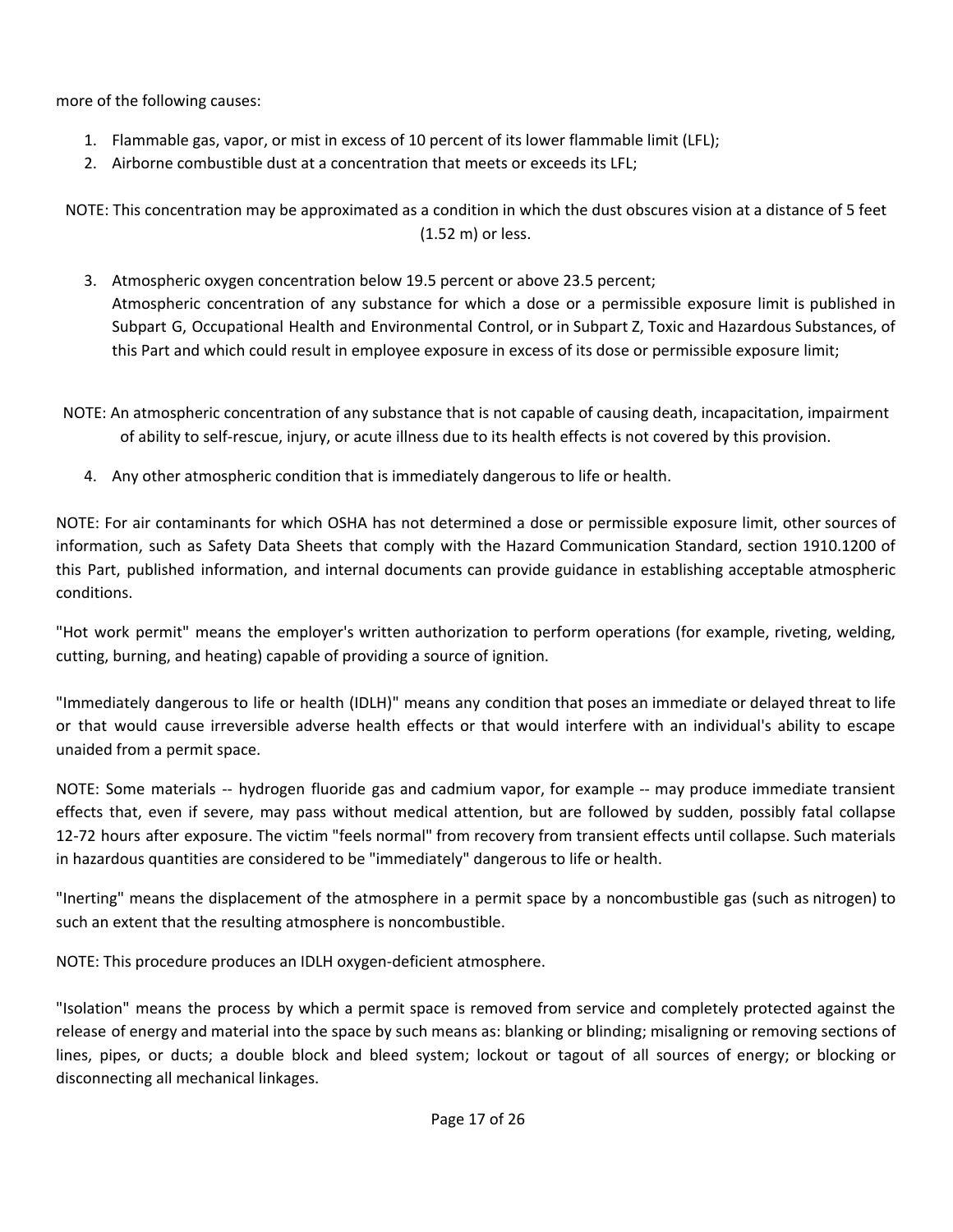"Line breaking" means the intentional opening of a pipe, line, or duct that is or has been carrying flammable, corrosive, or toxic material, an inert gas, or any fluid at a volume, pressure, or temperature capable of causing injury.

"Non-permit confined space" means a confined space that does not contain or, with respect to atmospheric hazards, have the potential to contain any hazard capable of causing death or serious physical harm.

"Oxygen deficient atmosphere" means an atmosphere containing less than 19.5 percent oxygen by volume.

"Oxygen enriched atmosphere" means an atmosphere containing more than 23.5 percent oxygen by volume.

"Permit-required confined space (permit space)" means a confined space that has one or more of the following characteristics:

- 1. Contains or has a potential to contain a hazardous atmosphere;
- 2. Contains a material that has the potential for engulfing an entrant;
- 3. Has an internal configuration such that an entrant could be trapped or asphyxiated by inwardly converging walls or by a floor which slopes downward and tapers to a smaller cross-section; or
- 4. Contains any other recognized serious safety or health hazard.

"Permit-required confined space program (permit space program)" means the employer's overall program for controlling, and, where appropriate, for protecting employees from, permit space hazards and for regulating employee entry into permit spaces.

"Permit system" means the employer's written procedure for preparing and issuing permits for entry and for returning the permit space to service following termination of entry.

"Prohibited condition" means any condition in a permit space that is not allowed by the permit during the period when entry is authorized.

"Rescue service" means the personnel designated to rescue employees from permit spaces.

"Retrieval system" means the equipment (including a retrieval line, chest or full-body harness, wristlets, if appropriate, and a lifting device or anchor) used for non-entry rescue of persons from permit spaces.

"Testing" means the process by which the hazards that may confront entrants of a permit space are identified and evaluated. Testing includes specifying the tests that are to be performed in the permit space.

NOTE: Testing enables employers both to devise and implement adequate control measures for the protection of authorized entrants and to determine if acceptable entry conditions are present immediately prior to, and during, entry.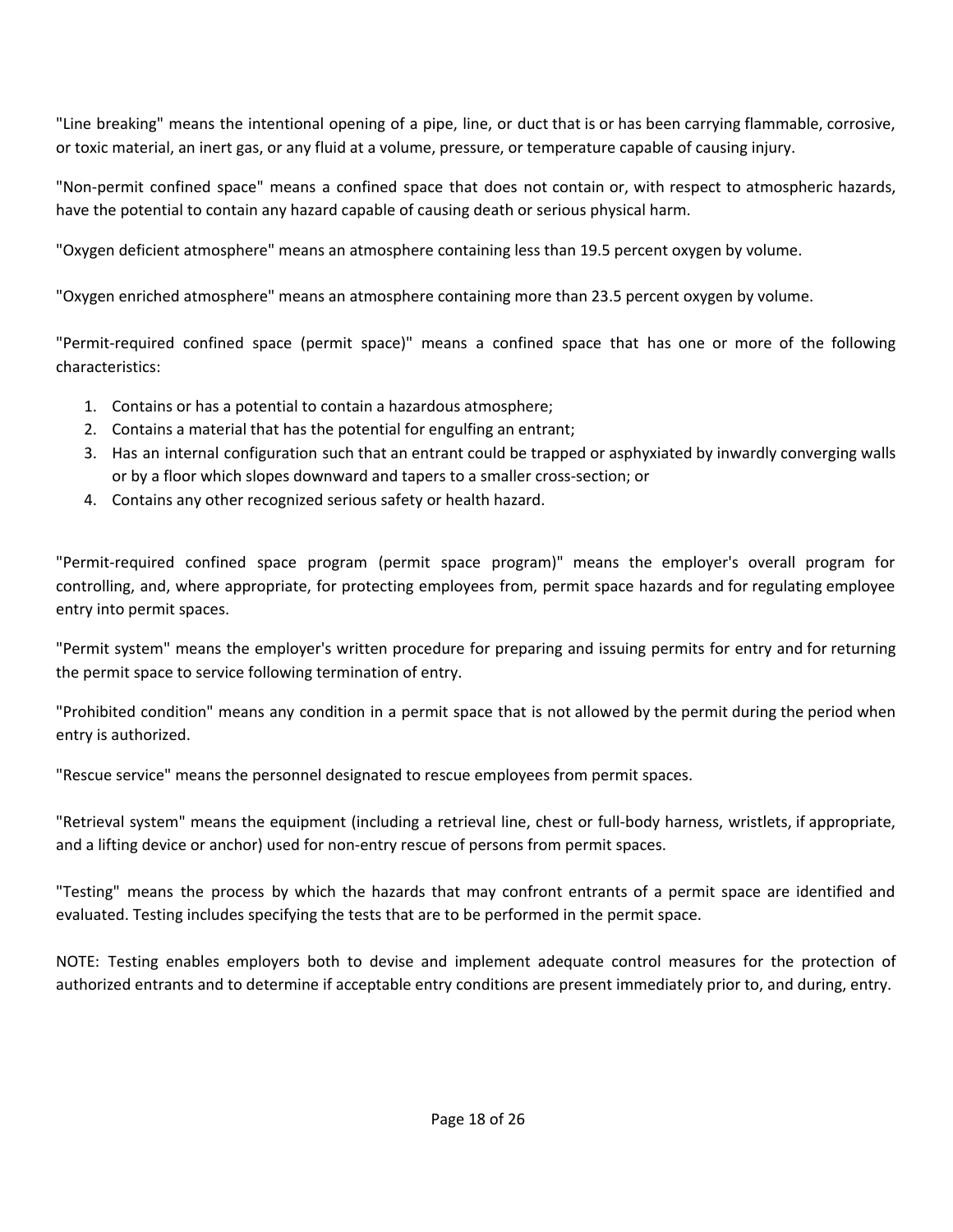| Date of Survey                                                                                                                                                                   | Confined Space # |              |                                   | Permit Required?                                      | Yes $\square$ No $\square$ |               |                     |
|----------------------------------------------------------------------------------------------------------------------------------------------------------------------------------|------------------|--------------|-----------------------------------|-------------------------------------------------------|----------------------------|---------------|---------------------|
| Location of Space (include Building # of closest building)                                                                                                                       |                  |              |                                   |                                                       |                            |               |                     |
|                                                                                                                                                                                  |                  |              |                                   |                                                       |                            |               |                     |
| Description of Space, including dimensions                                                                                                                                       |                  |              |                                   |                                                       |                            |               |                     |
|                                                                                                                                                                                  |                  |              |                                   |                                                       |                            |               |                     |
| Confined Space if $1 - 3$ below are ALL "Yes"                                                                                                                                    |                  |              |                                   | Permit Required Confined Space if ANY below are "Yes" |                            |               |                     |
| Can be bodily entered?<br>1.                                                                                                                                                     | Yes<br>□         | No<br>$\Box$ |                                   | Potential hazardous atmosphere? (See A)               |                            | Yes $\square$ | No                  |
| Limited or restricted entry?<br>2.                                                                                                                                               | Yes<br>□         | No<br>$\Box$ | Potential for engulfment? (See B) |                                                       |                            | Yes $\square$ | <b>No</b><br>$\Box$ |
| Not designed for continuous<br>3.<br>human occupancy?                                                                                                                            | Yes<br>□         | No<br>$\Box$ |                                   | Internal configuration hazards? (See C)               |                            | Yes $\square$ | No<br>$\Box$        |
|                                                                                                                                                                                  |                  |              |                                   | Other serious safety hazard? (See D-G)                |                            | Yes $\Box$    | No                  |
| A. Possible Atmospheric Hazards: O <sub>2</sub> deficiency $\Box$ O <sub>2</sub> enrichment $\Box$ Flammable $\Box$ Toxic $\Box$<br>Specific hazard for flammable and/or toxic:  |                  |              |                                   |                                                       |                            |               |                     |
| Comments:                                                                                                                                                                        |                  |              |                                   |                                                       |                            |               |                     |
| Possible Content/Engulfment Hazards: Previous contents $\Box$ Content fill or removal $\Box$ Shifting contents $\Box$ Dust $\Box$<br>В.                                          |                  |              |                                   |                                                       |                            |               |                     |
| Configuration of Space: Interior shape & slope $\Box$ Low overhead clearance $\Box$ Drop offs $\Box$<br>C.<br>Complex layout $\Box$ Stability $\Box$ Structural integrity $\Box$ |                  |              |                                   |                                                       |                            |               |                     |
| Comments:                                                                                                                                                                        |                  |              |                                   |                                                       |                            |               |                     |
| D. Potential Energy: Electrical $\Box$ Hydraulic $\Box$ Pneumatic $\Box$ Mechanical $\Box$ Fire control system $\Box$ Steam $\Box$                                               |                  |              |                                   |                                                       |                            |               |                     |
| E. Environment in the Space<br>Slippery Surface $\Box$ Ambient temperature high or low $\Box$ Surface temperatures high or low $\Box$ Noise $\Box$                               |                  |              |                                   |                                                       |                            |               |                     |
|                                                                                                                                                                                  |                  |              |                                   |                                                       |                            |               |                     |
| Comments:                                                                                                                                                                        |                  |              |                                   |                                                       |                            |               |                     |
| F. Other Hazards: Animals $\Box$ Insects $\Box$ Biological organisms $\Box$ Non-ionizing radiation $\Box$ Ionizing radiation $\Box$<br>Comments:                                 |                  |              |                                   |                                                       |                            |               |                     |
| G. External Hazards that could impact safety in space: Traffic $\Box$ Machinery $\Box$ Equipment $\Box$ Processes $\Box$ Terrain $\Box$<br>Comments:                             |                  |              |                                   |                                                       |                            |               |                     |
| If hazard evaluation determines this to be a PRCS, is space posted with signs or secured/locked indicating PRCS?                                                                 |                  |              |                                   |                                                       |                            |               |                     |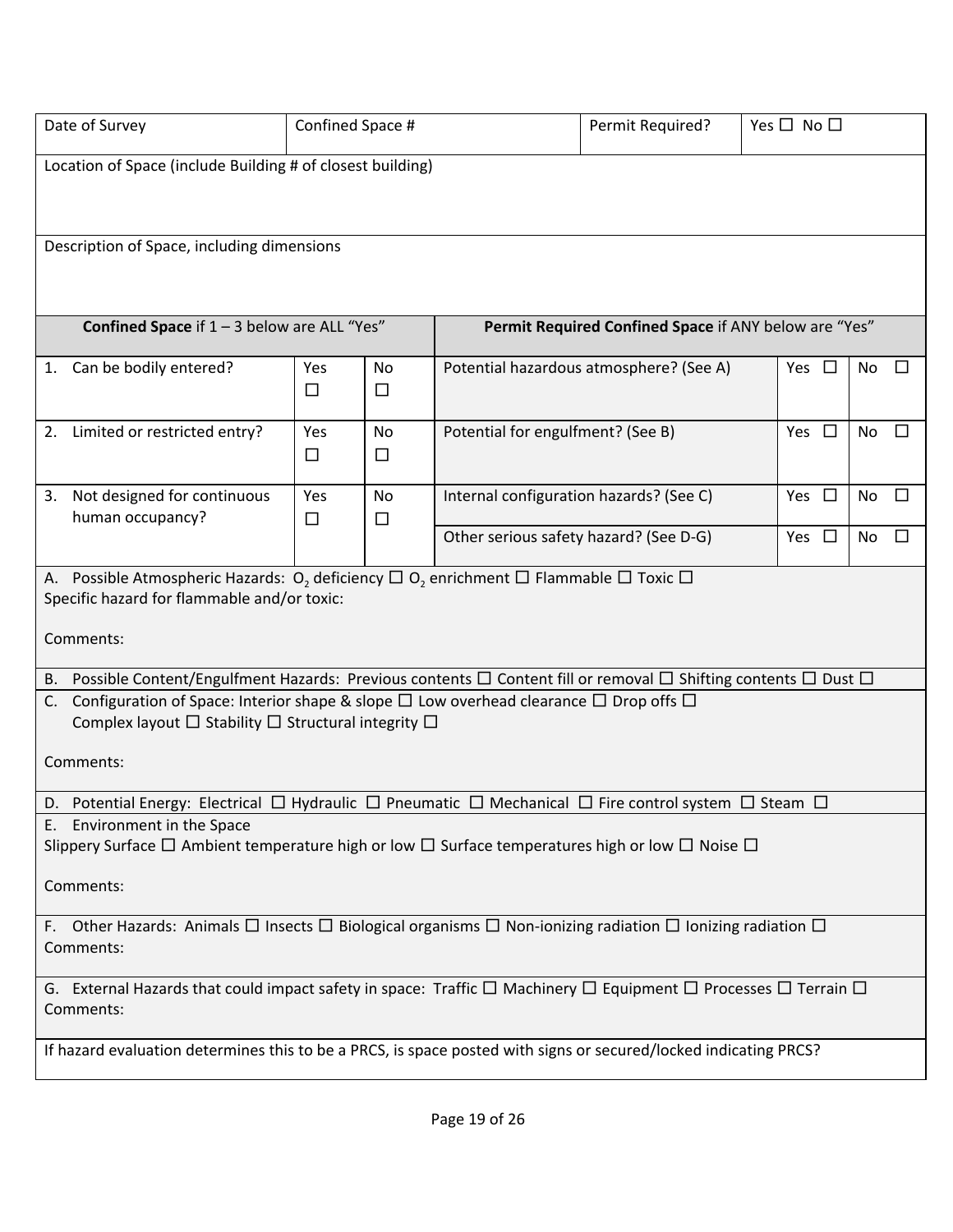| Reasons for entering space & typical activities                                                            |                 |                          |                                                                                                                 |                |     |              |
|------------------------------------------------------------------------------------------------------------|-----------------|--------------------------|-----------------------------------------------------------------------------------------------------------------|----------------|-----|--------------|
|                                                                                                            |                 |                          |                                                                                                                 |                |     |              |
| Who usually enters space? Maintenance $\square$ Production $\square$ Contractors $\square$ Other $\square$ |                 |                          |                                                                                                                 |                |     |              |
| Frequency of entry                                                                                         |                 | Number of entry points # |                                                                                                                 |                |     |              |
| External connections to space                                                                              |                 |                          |                                                                                                                 |                |     |              |
| Eligible for Alternate Procedure?<br>(if Hazardous Atmosphere is ONLY<br>hazard)                           | <b>Yes</b><br>□ | <b>No</b><br>□           | Eligible for Reclassification<br>(If NO hazardous atmosphere and ALL<br>hazards can be eliminated before entry) | Yes<br>$\perp$ | No. | $\mathbf{L}$ |
| Comments:                                                                                                  |                 |                          |                                                                                                                 |                |     |              |
| Survey completed by                                                                                        |                 |                          |                                                                                                                 |                |     |              |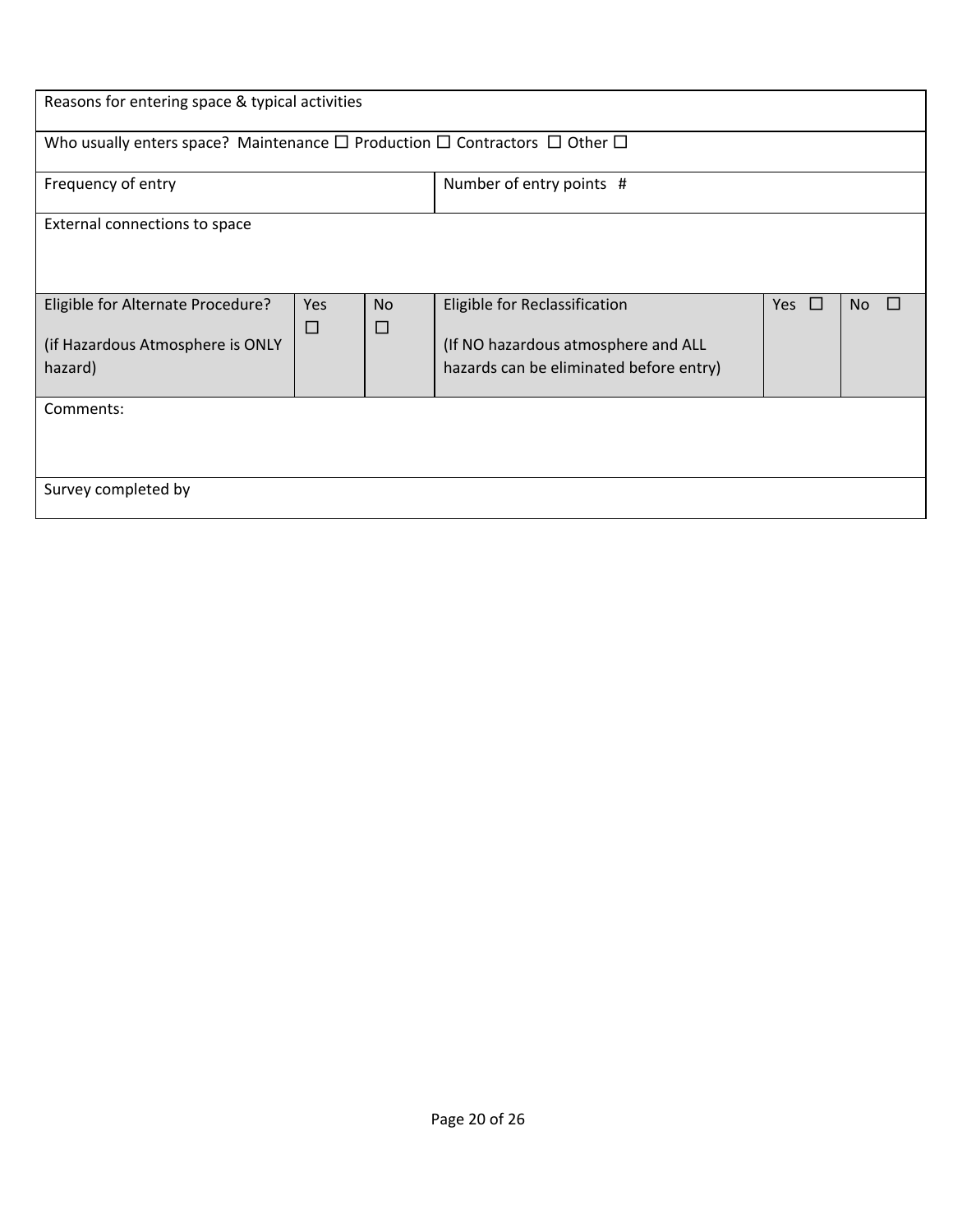Here is the hyperlink to OSHA's Confined Space Entry Permit:

[https://www.osha.gov/dte/grant\\_materials/fy11/sh-22318-11/Mod\\_6\\_CSPermit.pdf](https://www.osha.gov/dte/grant_materials/fy11/sh-22318-11/Mod_6_CSPermit.pdf)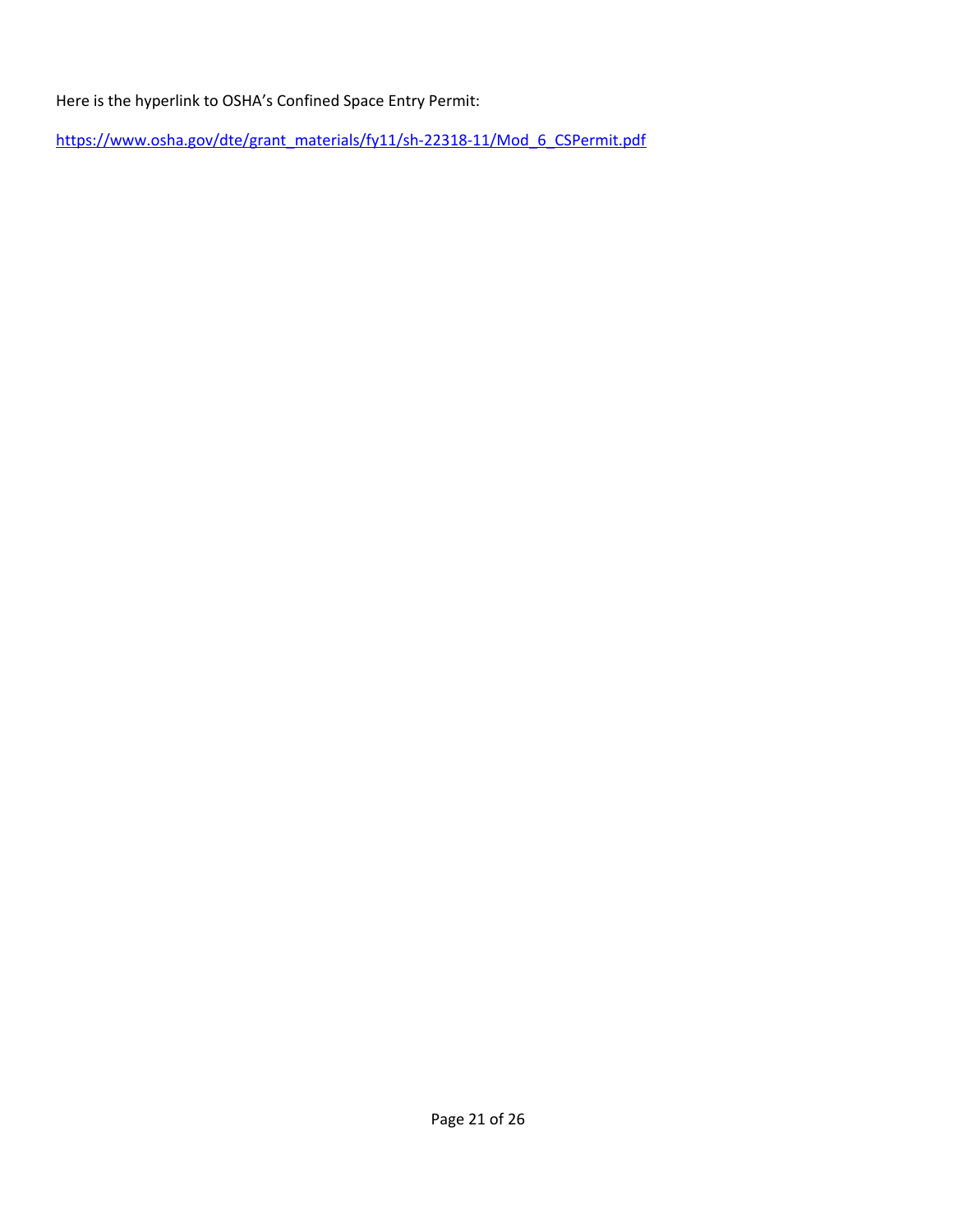| <b>Contractor Name:</b>                                                                                               | Project Location:                                      |
|-----------------------------------------------------------------------------------------------------------------------|--------------------------------------------------------|
|                                                                                                                       |                                                        |
| <b>Estimated Start Date</b>                                                                                           | <b>Estimated End Date</b>                              |
|                                                                                                                       |                                                        |
|                                                                                                                       |                                                        |
| Work Order #:                                                                                                         | Project or Job Title:                                  |
|                                                                                                                       | <b>Contact Information:</b>                            |
| Project Contractor's Name:                                                                                            |                                                        |
|                                                                                                                       |                                                        |
| Environmental Health and Safety (EH&S) for Contractor:                                                                | <b>Contact Information:</b>                            |
|                                                                                                                       |                                                        |
|                                                                                                                       |                                                        |
| Contractor has a written Permit-Required Confined Space (PRCS) Program per OSHA 29 CFR 1910.146: Yes $\Box$ No $\Box$ |                                                        |
| Competent Person's Name:                                                                                              | <b>Entry Supervisor's Name:</b>                        |
|                                                                                                                       |                                                        |
| <b>Contact Information:</b>                                                                                           | <b>Contact Information:</b>                            |
|                                                                                                                       |                                                        |
|                                                                                                                       |                                                        |
| Competent person as defined in OSHA 29 CFR 1910.146:                                                                  | OSHA 29 CFR 1910.146:                                  |
| Yes $\square$ No $\square$                                                                                            | (attach certification)                                 |
| <b>Confined space information:</b>                                                                                    | Scope of work in confined space:                       |
| Type of space:                                                                                                        |                                                        |
|                                                                                                                       |                                                        |
|                                                                                                                       |                                                        |
| Location:                                                                                                             |                                                        |
|                                                                                                                       |                                                        |
|                                                                                                                       |                                                        |
| PRCS: Yes □ No □                                                                                                      |                                                        |
|                                                                                                                       |                                                        |
| Reclassification expected: Yes $\square$ No $\square$                                                                 | Work will potentially introduce new hazards into PRCS: |
|                                                                                                                       |                                                        |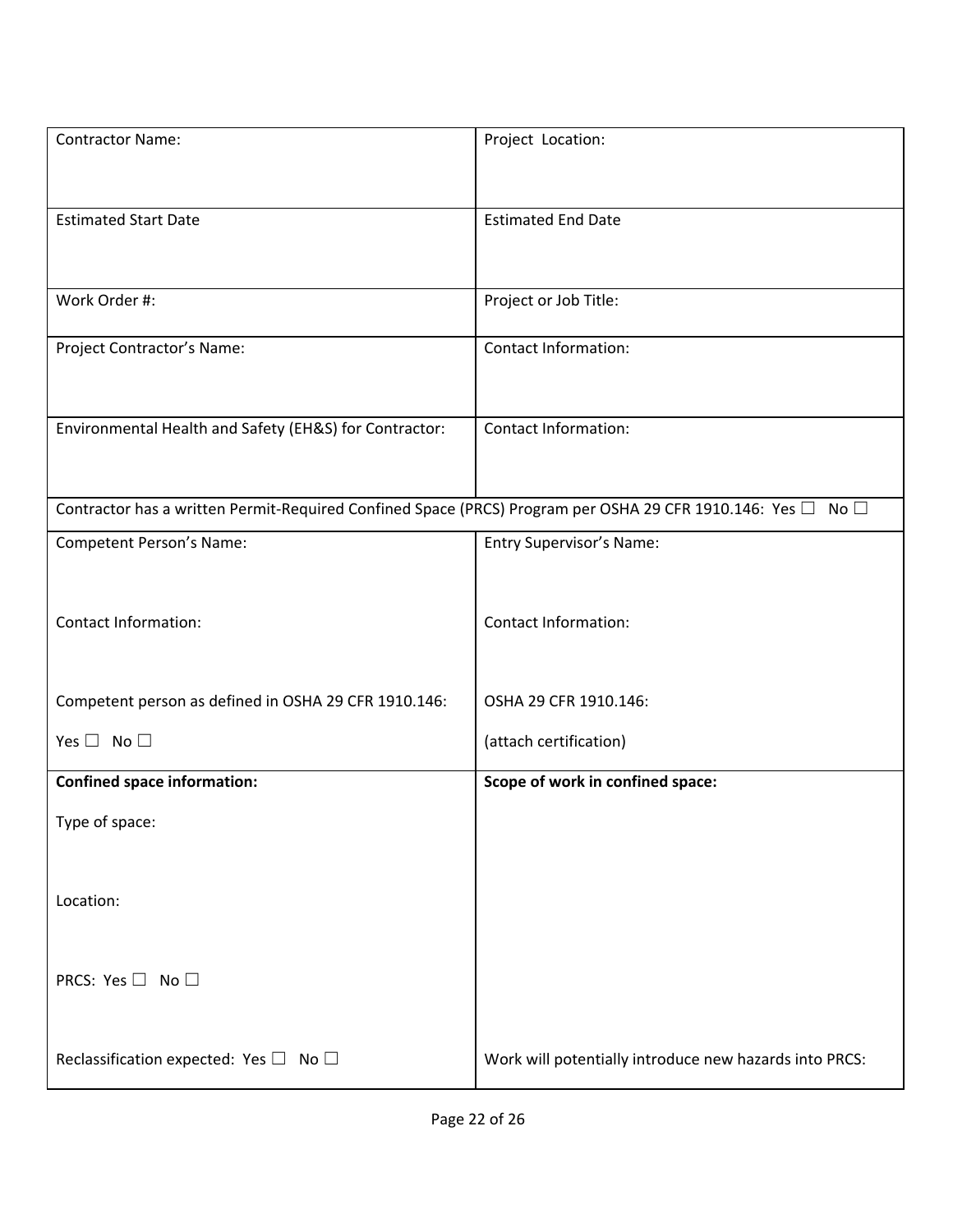|                                   | Yes $\square$<br>$No \Box$ Explain:                 |
|-----------------------------------|-----------------------------------------------------|
| Confined space ID#:               |                                                     |
|                                   |                                                     |
|                                   |                                                     |
| Potential confined space hazards: | Energy sources present and means of isolation:      |
| Oxygen deficiency<br>$\Box$       | <b>Energy Source:</b><br>Energy control procedures: |
| Oxygen enrichment<br>⊔            | Water<br>$\Box$                                     |
| Flammable/Explosive<br>$\Box$     | Gas<br>$\Box$                                       |
| Toxic<br>$\Box$                   | Steam<br>$\Box$                                     |
| Entrapment<br>$\Box$              | Chemical<br>$\Box$                                  |
| Engulfment<br>$\sqcup$            | Waste<br>$\perp$                                    |
| Entanglement<br>$\Box$            | Mechanical<br>$\Box$                                |
| $\Box$ Fall                       | Electrical<br>□                                     |
| Electrical<br>$\mathsf{L}$        | Other:<br>$\perp$                                   |
| <b>Moving Parts</b><br>$\Box$     |                                                     |
| Other:<br>$\mathcal{L}$           | (attach Lockout/Tag Out procedures)                 |
|                                   |                                                     |
|                                   |                                                     |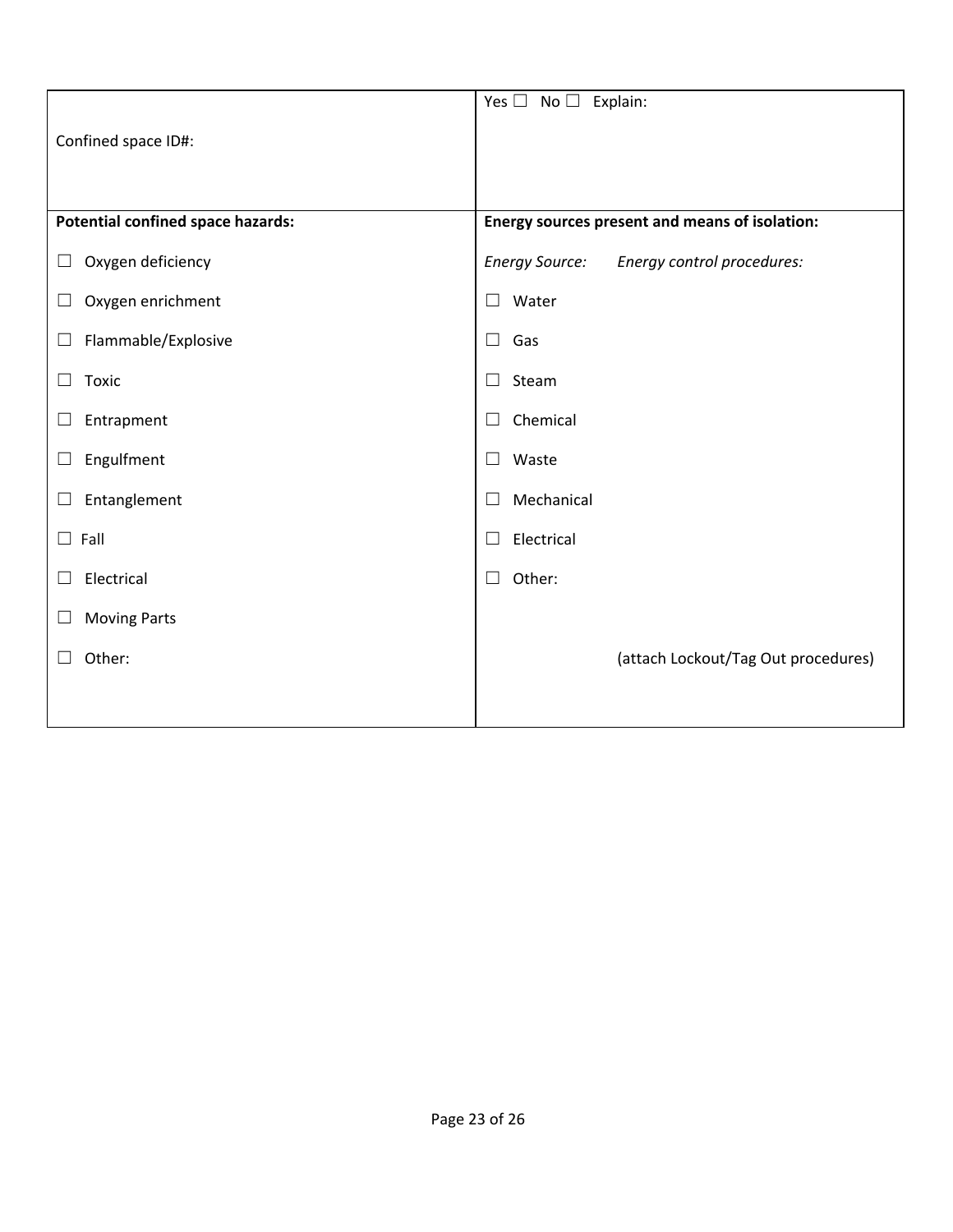| PPE:                                  | <b>Controls:</b>                                       |
|---------------------------------------|--------------------------------------------------------|
| Safety glasses<br>ப                   | Isolation of energy sources                            |
| Face shield<br>⊔                      | Purge the confined space                               |
| Leather gloves<br>ப                   | Natural ventilation                                    |
| Rubber gloves                         | Continuous forced ventilation                          |
| Hearing protection<br>⊔               | <b>Conduct Gas Testing &amp; Monitoring</b>            |
| Coveralls<br>$\overline{\phantom{a}}$ | Entrance/exit points to be kept clear of all equipment |
| Steel toe rubber boots                | Use of rescue/fall arrest equipment                    |
| Steel toe boots<br>$\perp$            | Warning notices/barricades                             |
| Hard hat<br>ப                         | Lighting                                               |
| Safety vest                           | Fire extinguisher                                      |
| Personal floatation device            | Other, specify:                                        |
| Other, specify:<br>ப                  | List other specific equipment and how to be used:      |

| Rescue equipment and procedures (include | <b>Emergency information:</b>   |
|------------------------------------------|---------------------------------|
| type/make/model):                        | Campus Safety 617-735-9888      |
|                                          | Boston Fire Department 911      |
| Entry recue will be performed by who:    | Response time to work location: |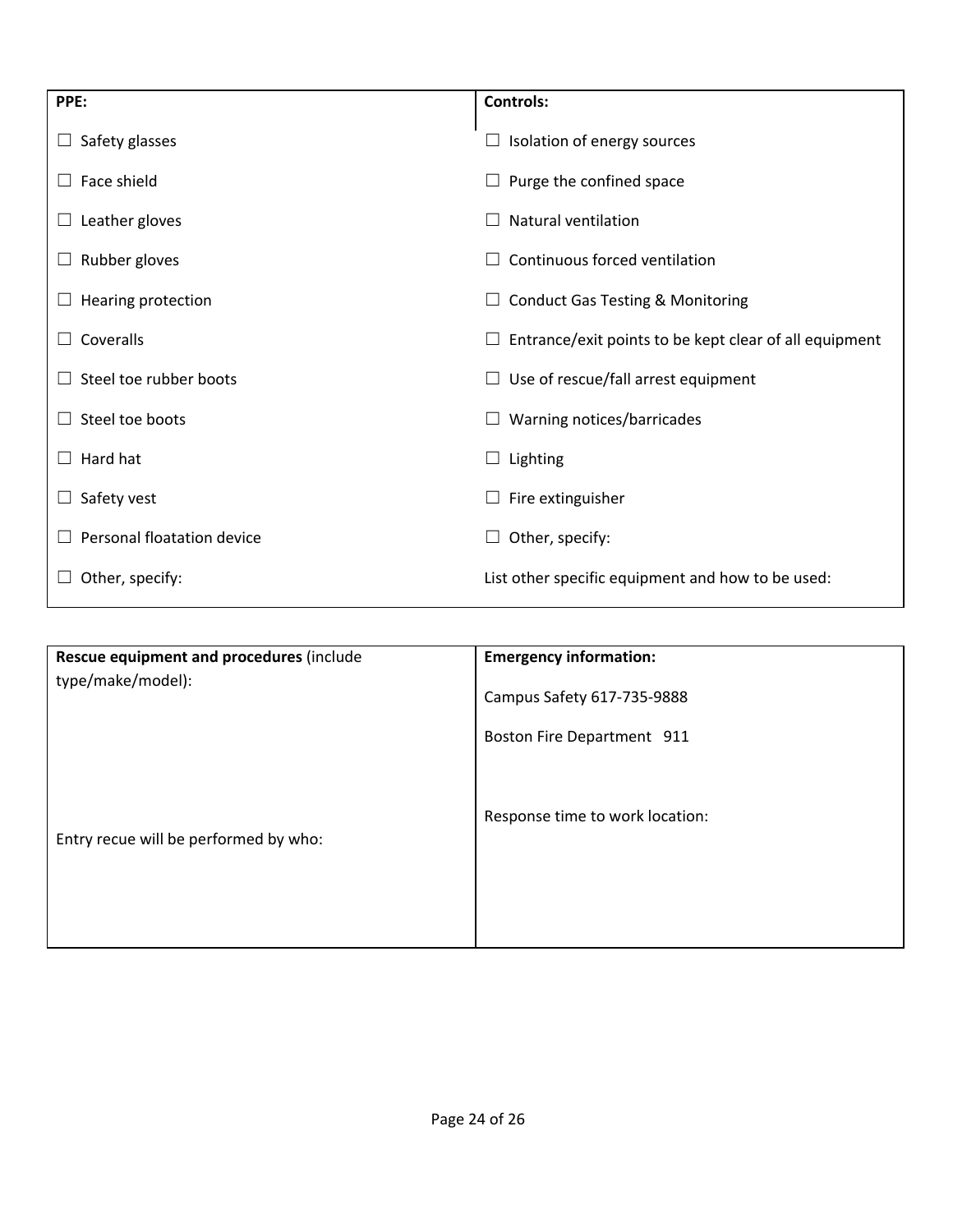| Attendant's Name:                                               | OSHA 29 CFR 1910.146 Training Date:   |
|-----------------------------------------------------------------|---------------------------------------|
|                                                                 | (attach certification)                |
| Attendant's Name:                                               | OSHA 29 CFR 1910.146 Training Date:   |
|                                                                 | (attach certification)                |
| <b>Entrant's Name:</b>                                          | OSHA 29 CFR 1910.146 Training Date:   |
|                                                                 | (attach certification)                |
| <b>Entrant's Name:</b>                                          | OSHA 29 CFR 1910.146 Training Date:   |
|                                                                 | (attach certification)                |
| <b>Entrant's Name:</b>                                          | OSHA 29 CFR 1910.146 Training Date:   |
|                                                                 | (attach certification)                |
| Planned communication method between attendant and entrants:    |                                       |
| $\Box$ Phones (type/make/model):                                |                                       |
| $\Box$ Radio (type/make/model)                                  |                                       |
| $\Box$ Voice/visual                                             |                                       |
| $\Box$ Other, specify:                                          |                                       |
| <b>Atmospheric monitoring:</b>                                  | Acceptable levels for each parameter: |
| Instrument (type/make/model):                                   |                                       |
|                                                                 |                                       |
| Parameters:                                                     |                                       |
|                                                                 |                                       |
| Monitoring frequency:                                           |                                       |
| $\Box$ Initial $\Box$ Pre-entry $\Box$ Continuous $\Box$ Other: |                                       |
|                                                                 |                                       |

| <b>Preparer:</b>                              |       |
|-----------------------------------------------|-------|
| Signature of person who filled out this plan: | Date: |